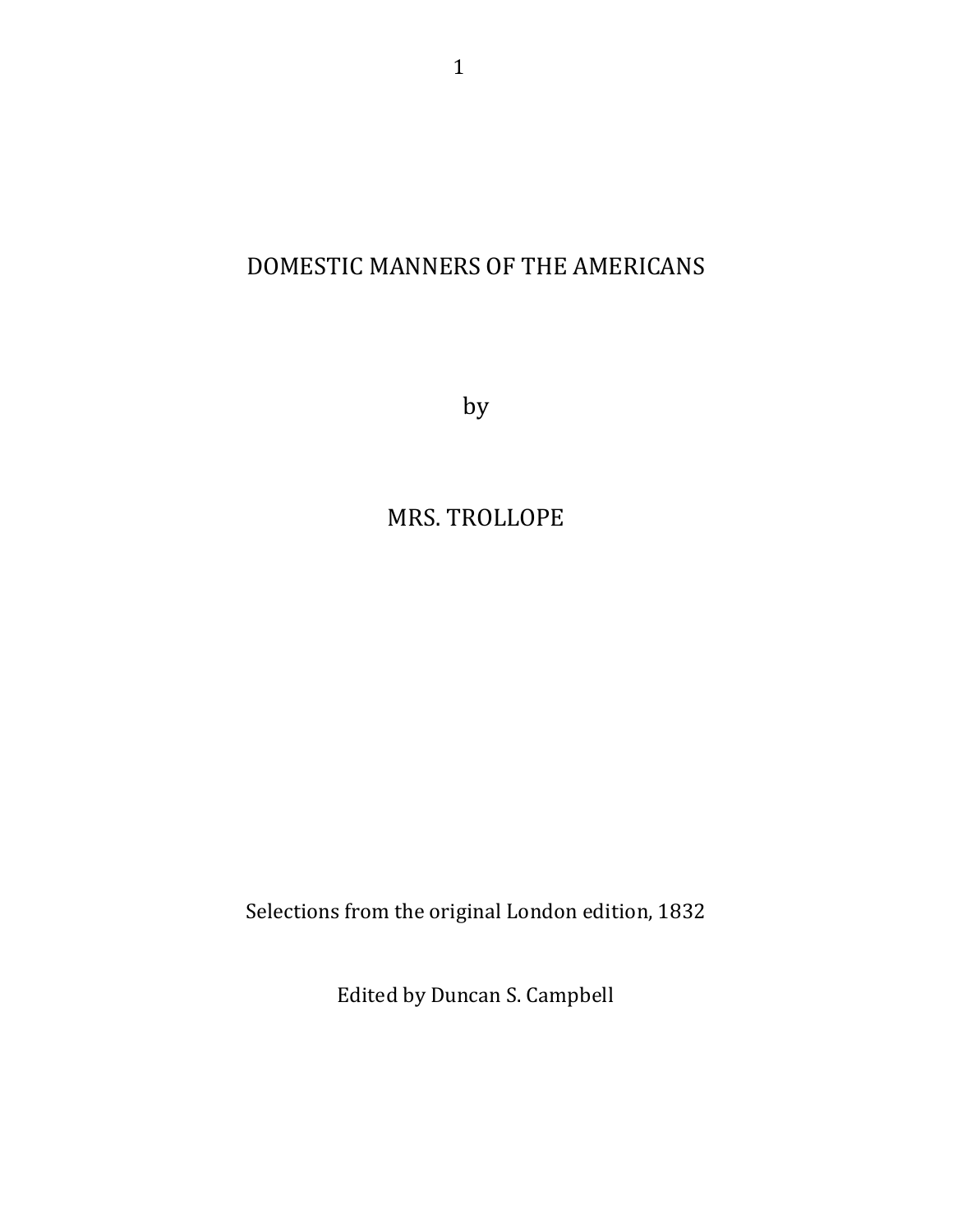# PREFACE.

========

In offering to the public these volumes on America, their author would rather be considered as endeavoring to excite fresh attention on a very important subject, than as pretending to furnish complete information upon it.

Although much has already been written on the great experiment, as it has been called, now making in government, on the other side of the Atlantic, there appears to be still room for many interesting details on the influence which the political system of the country has produced on the principles, tastes, and manners, of its domestic life,

The author of the following pages has endeavored, in some degree, to supply this deficiency, by carefully recording the observations she had an opportunity of making during a residence of three years and six months in different parts of the United States.

She leaves to abler pens the more ambitious task of commenting on the democratic form of the American government; while, by describing, faithfully, the daily aspect of ordinary life, she has endeavored to show how greatly the advantage is on the side of those who are governed by the few, instead of the many. The chief object she has had in view is to encourage her countrymen to hold fast by a constitution that ensures all the blessings which flow from established habits and solid principles. If they forego these, they will incur the fearful risk of breaking up their repose by introducing the jarring tumult and universal degradation which invariably follow the wild scheme of placing all the power of the State in the hands of the populace.

The United States of America contain a considerable variety of interesting objects in most branches of natural science, besides much that is new, a good deal that is beautiful, and some things that are wonderful. Nevertheless, as it is the moral and religious condition of the people which, beyond everything else, demands the attention of the philosophical inquirer, the author would consider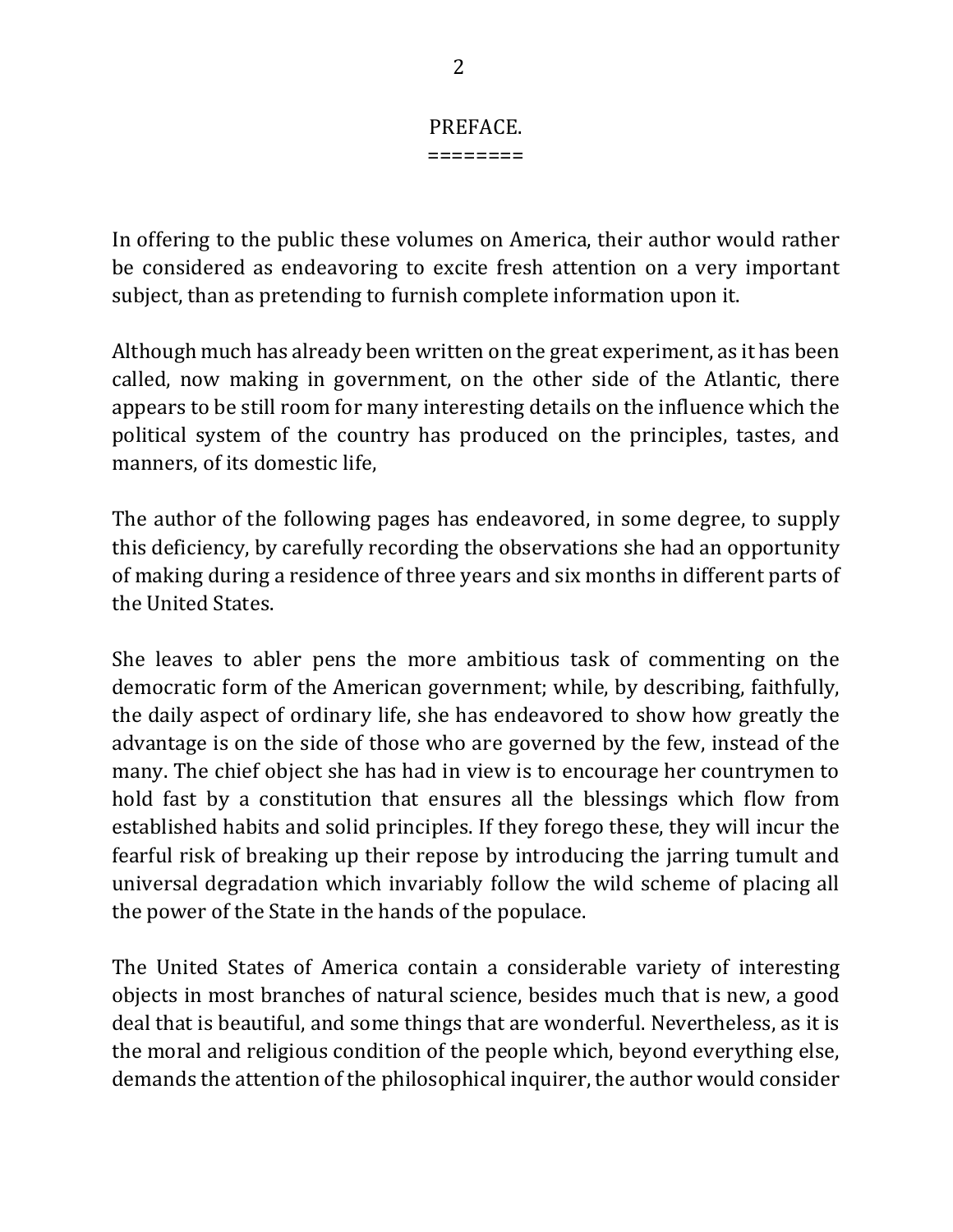her work as completely successful, could she but awaken a more general interest on this subject.

HARROW, March 1832.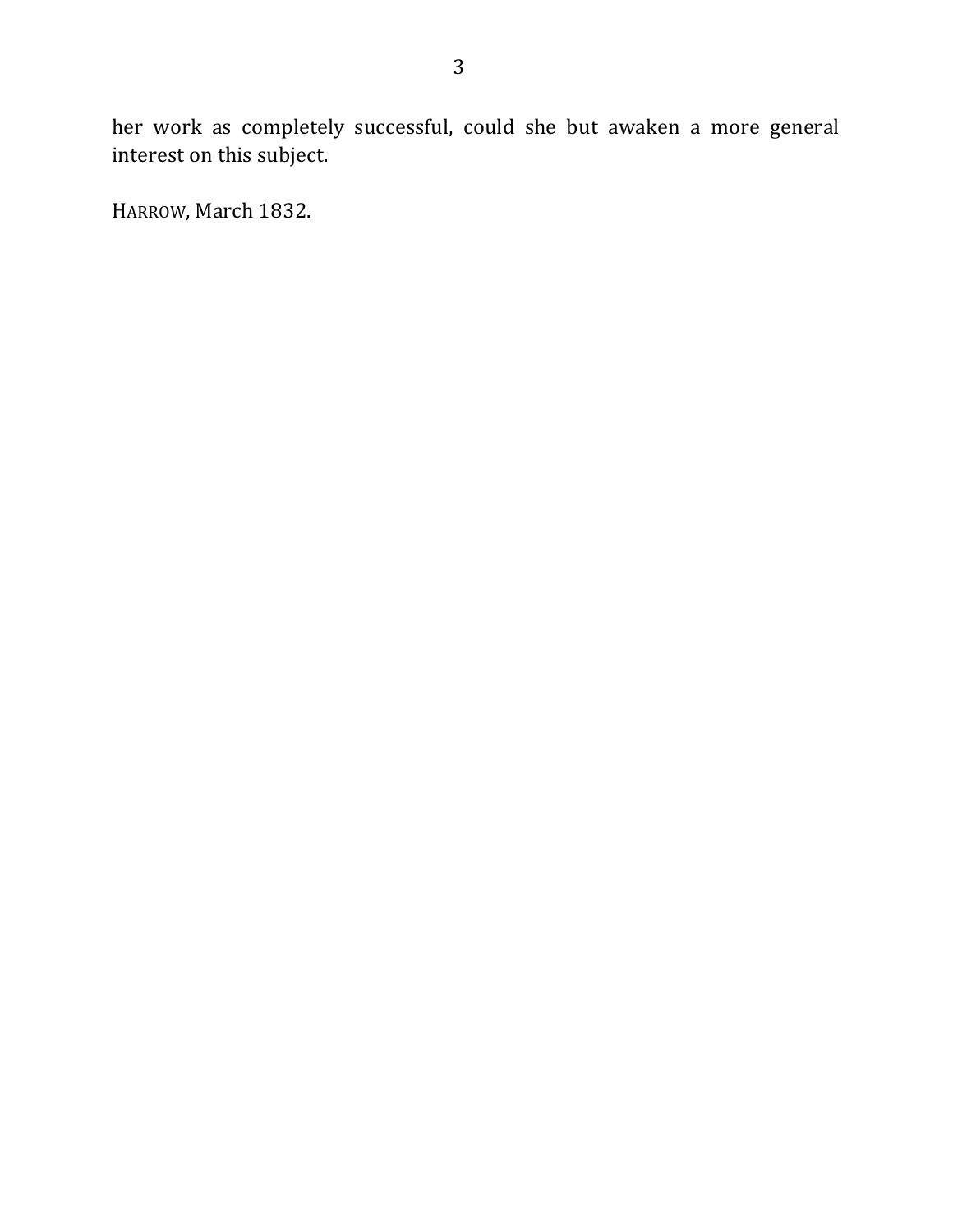## CHAPTER I.

=========

# *Entrance of the Mississippi* — *Balize.*

On the 4th of November 1827, I sailed from London, accompanied by my son and two daughters; and after a favorable, though somewhat tedious voyage, arrived on Christmas-day at the mouth of the Mississippi.

The first indication of our approach to land was the appearance of this mighty river pouring forth its muddy mass of waters, and mingling with the deep blue of the Mexican Gulf. The shores of this river are so utterly flat, that no object upon them is perceptible at sea, and we gazed with pleasure on the muddy ocean that met us, for it told us we were arrived, and seven weeks of sailing had wearied us; yet it was not without a feeling like regret that we passed from the bright blue waves, whose varying aspect had so long furnished our chief amusement, into the murky stream which now received us.

Large flights of pelicans were seen standing upon the long masses of mud which rose above the surface of the waters, and a pilot came to guide us over the bar, long before any other indication of land was visible.

I never beheld a scene so utterly desolate as this entrance of the Mississippi. Had Dante seen it, he might have drawn images of another Bolgia<sup>1</sup> from its horrors. One only object rears itself above the eddying waters; this is the mast of a vessel long since wrecked in attempting to cross the bar, and it still stands, a dismal witness of the destruction that has been, and a boding prophet of that which is to come.

By degrees bulrushes of enormous growth become visible, and a few more miles of mud brought us within sight of a cluster of huts called the Balize,<sup>2</sup> by far the most miserable station that I ever saw made the dwelling of man, but I was told that many families of pilots and fishermen lived there.

<sup>&</sup>lt;sup>1</sup> Bolgias— (ref. Dante's *Inferno*) the horrific ditches that encircle the mouth of Hell

 $2$  Balize  $-18$ th century French settlement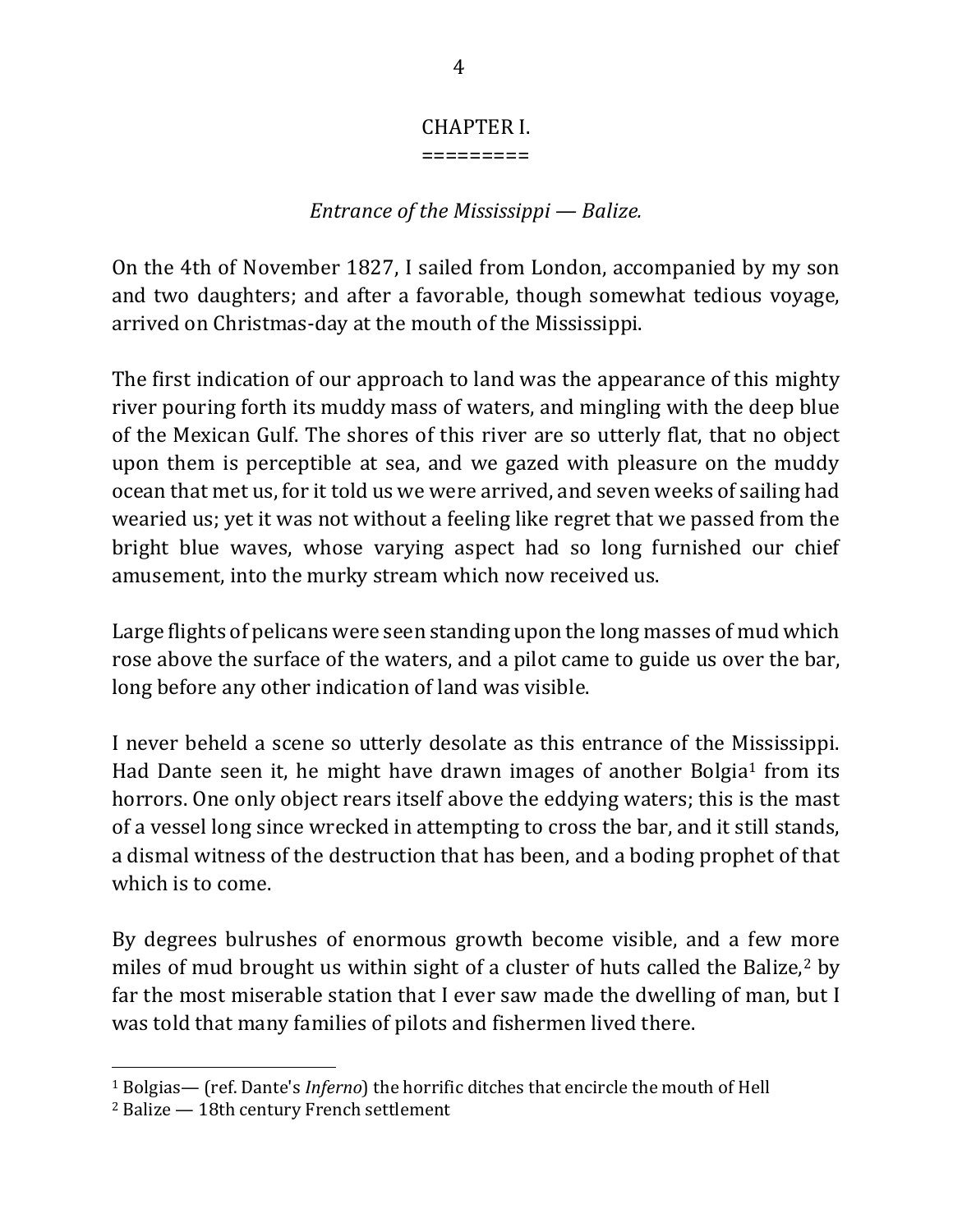For several miles above its mouth, the Mississippi presents no objects more interesting than mud banks, monstrous bulrushes, and now and then a huge crocodile luxuriating in the slime. Another circumstance that gives to this dreary scene an aspect of desolation, is the incessant appearance of vast quantities of drift wood, which is ever finding its way to the different mouths of the Mississippi. Trees of enormous length, sometimes still bearing their branches, and still oftener their uptorn roots entire, the victims of the frequent hurricane, come floating down the stream. Sometimes several of these, entangled together, collect among their boughs a quantity of floating rubbish, that gives the mass the appearance of a moving island, bearing a forest, with its roots mocking the heavens; while the dishonored branches lash the tide in idle vengeance: this, as it approaches the vessel, and glides swiftly past, looks like the fragment of a world in ruins.

As we advanced, however, we were cheered, notwithstanding the season, by the bright tints of southern vegetation. The banks continue invariably flat, but a succession of planters' villas, sometimes merely a residence, and sometimes surrounded by their sugar grounds and negro huts, varied the scene. At no one point was there an inch of what painters call a second distance; and for the length of one hundred and twenty miles, from the Balize to New Orleans, and one hundred miles above the town, the land is defended from the encroachments of the river by a high embankment which is called the *levée*; without which the dwellings would speedily disappear, as the river is evidently higher than the banks would be without it. When we arrived, there had been constant rains and of long continuance, and this appearance was, therefore, unusually striking, giving to "this great natural feature" the most unnatural appearance imaginable; and making evident, not only that man had been busy there, but that even the mightiest works of nature might be made to bear his impress; it recalled, literally, Swift's mock heroic,

"Nature must give way to art;"

yet she was looking so mighty, and so unsubdued all the time, that I could not help fancying she would someday take the matter into her own hands again, and if so, farewell to New Orleans.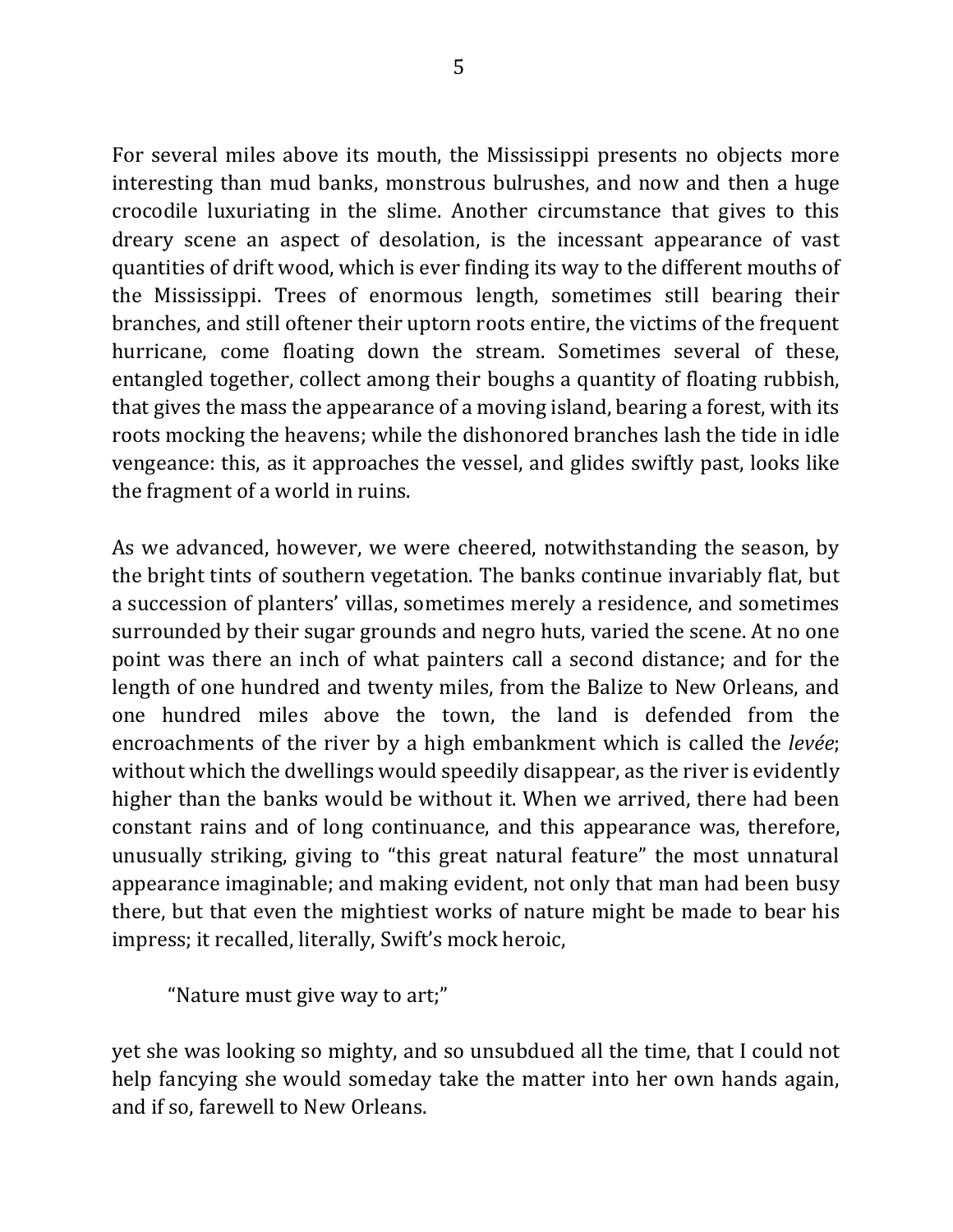It is easy to imagine the total want of beauty in such a landscape; but yet the form and hue of the trees and plants, so new to us, added to the long privation we had endured of all sights and sounds of land, made even these swampy shores seem beautiful. We were, however, impatient to touch as well as see the land; but the navigation from the Balize to New Orleans is difficult and tedious, and the two days that it occupied appeared longer than any we had passed on board. 

In truth, to those who have pleasure in contemplating the phenomena of nature, a sea voyage may endure many weeks without wearying. Perhaps some may think that the first glance of ocean and of sky show all they have to offer; nay, even that that first glance may suggest more of dreariness than sublimity; but to me their variety appeared endless, and their beauty unfailing. The attempt to describe scenery, even where the objects are prominent and tangible, is very rarely successful; but where the effect is so subtle and so varying, it must be vain. The impression, nevertheless, is perhaps deeper than any other; I think it possible I may forget the sensations with which I watched the long course of the gigantic Mississippi; the Ohio and the Potomac may mingle and he confounded with other streams in my memory, I may even recall with difficulty the blue outline of the Alleghany mountains, but never, while I remember anything, can I forget the first and last hour of light on the Atlantic.

The ocean, however, and all its indescribable charm, no longer surrounded us; we began to feel that our walk on the quarter-deck was very like the exercise of an ass in the mill; that our books had lost half their pages, and that the other half were known by rote; that our beef was very salt, and our biscuits very hard; in short, that having studied the good ship, *Edward*, from stem to stern, till we knew the name of every sail, and the use of every pulley, we had had enough of her, and as we laid down, head to head, in our tiny beds for the last time, I exclaimed with no small pleasure.

"To-morrow to fresh fields and pastures new."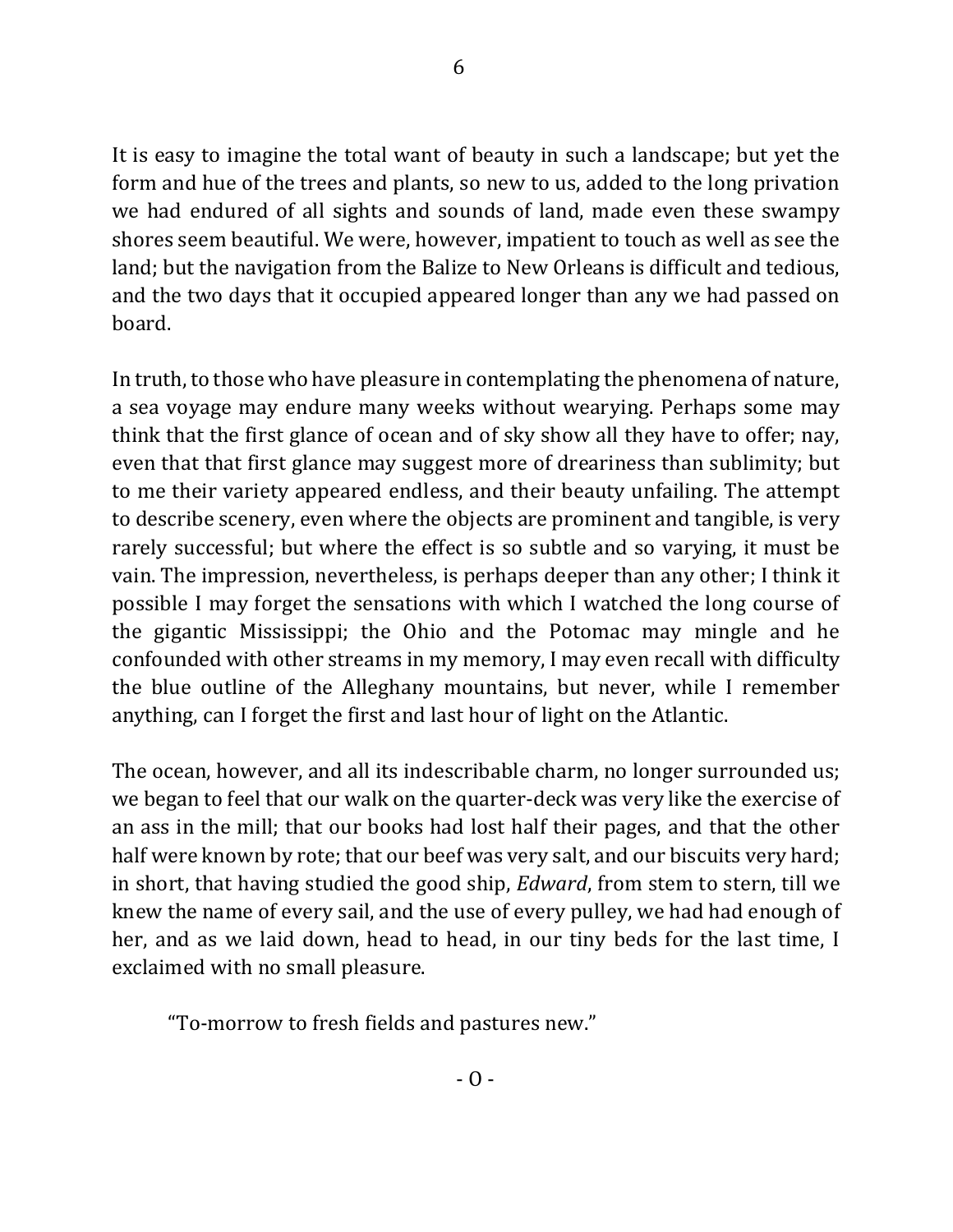#### **CHAPTER II.**

==========

# *New Orleans—Society—Creoles and Quadroons— Voyage up the Mississippi.*

On first touching the soil of a new land, of a new continent, of a new world, it is impossible not to feel considerable excitement and deep interest in almost every object that meets us. New Orleans presents very little that can gratify the eye of taste, but nevertheless there is much of novelty and interest for a newlyarrived European. The large proportion of blacks seen in the streets, all labor being performed by them; the grace and beauty of the elegant Quadroons, the occasional groups of wild and savage looking Indians, the unwonted specter of the vegetation, the huge and turbid river, with its low and slimy shore, all help to afford that species of amusement which proceeds from looking at what we never saw before.

The town has much the appearance of a French *ville<sup>3</sup>* de Province,<sup>4</sup> and is, in fact, an old French colony taken from Spain by France. The names of the streets are French, and the language about equally French and English. The market is handsome and well supplied, all produce being conveyed by the river. We were much pleased by the chant with which the Negro boatmen regulate and beguile their labor on the river; it consists but of very few notes, but they are sweetly harmonious, and the Negro voice is almost always rich and powerful.

By far the most agreeable hours I passed at New Orleans were those in which I explored with my children the forest near the town. It was our first walk in "the eternal forests of the western world," and we felt rather sublime and poetical. The trees, generally speaking, are much too close to be either large or well grown; and, moreover, their growth is often stunted by a parasitical plant, for which I could learn no other name than "Spanish moss;" it hangs gracefully from the boughs, converting the outline of all the trees it hangs upon into that of weeping willows. The chief beauty of the forest in this region is from the

<sup>&</sup>lt;sup>3</sup> *ville* — (French) town

 $4$  Province — (perhaps) French region named Provence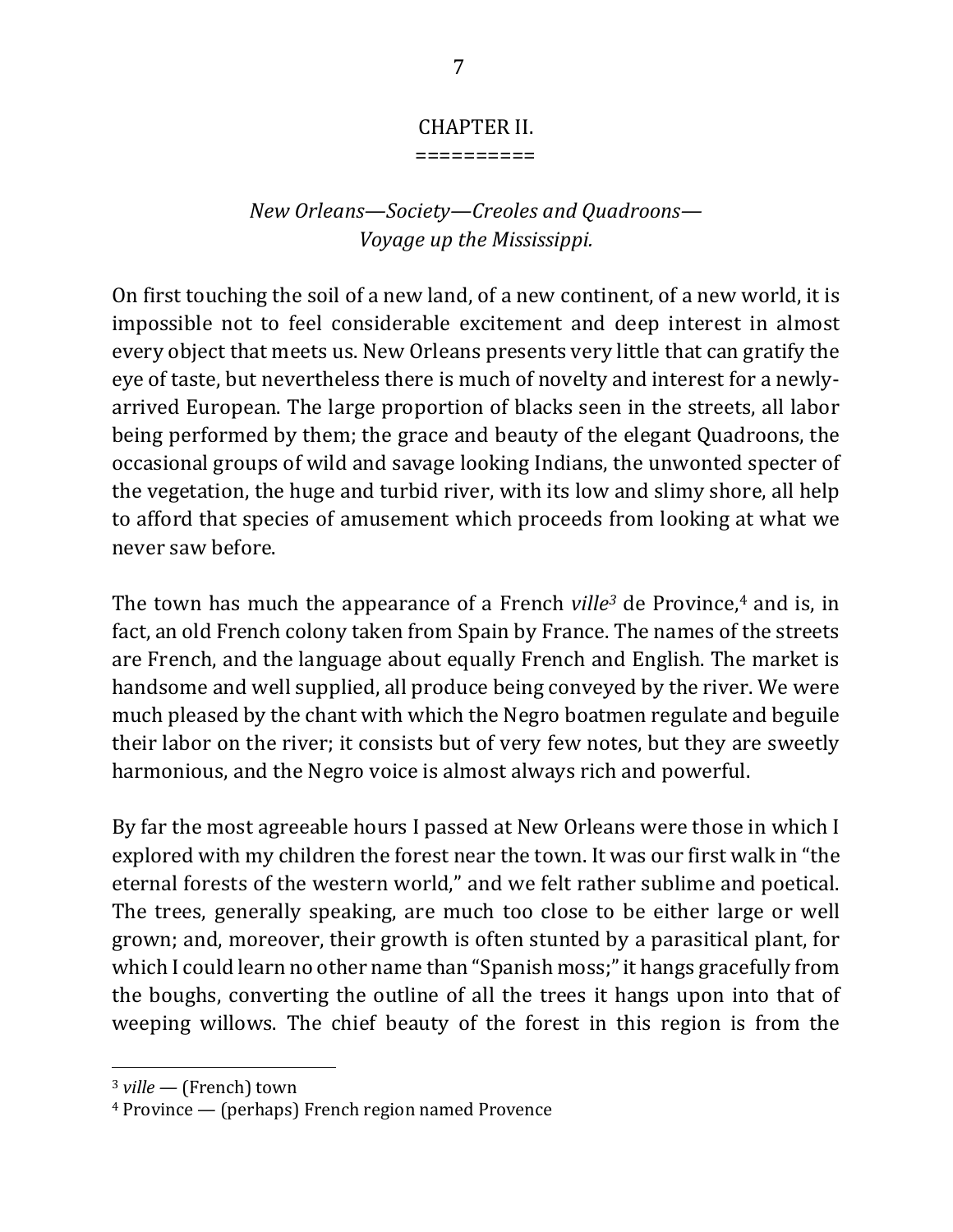luxuriant under-growth of palmettos, which is decidedly the loveliest colored and most graceful plant I know. The pawpaw, too, is a splendid shrub, and in great abundance. We here, for the first time, saw the wild vine, which we afterwards found growing so profusely in every part of America, as naturally to suggest the idea that the natives ought to add wine to the numerous productions of their plenty-teeming soil. The strong pendant festoons made safe and commodious swings, which some of our party enjoyed, despite the sublime temperament above-mentioned.

Notwithstanding it was mid-winter when we were at New Orleans, the heat was much more than agreeable, and the attacks of the mosquitos incessant, and most tormenting; yet I suspect that for a short time, we would rather have endured it, than not have seen oranges, green peas, and red pepper, growing in the open air at Christmas. In one of our rambles we ventured to enter a garden, whose bright orange hedge attracted our attention; here we saw green peas fit for the table, and a fine crop of red pepper ripening in the sun. A young Negress was employed on the steps of the house; that she was a slave made her an object of interest to us. She was the first slave we had ever spoken to, and I believe we all felt that we could hardly address her with sufficient gentleness. She little dreamed, poor girl, what deep sympathy she excited; she answered us civilly and gaily, and seemed amused at our fancying there was something unusual in red pepper pods; she gave us several of them, and I felt fearful lest a hard mistress might blame her for it. How very childish does ignorance make us! and how very ignorant we are upon almost every subject, where hear-say evidence is all we can get!

I left England with feelings so strongly opposed to slavery, that it was not without pain I witnessed its effects around me. At the sight of every Negro man, woman, and child that passed, my fancy wove some little romance of misery, as belonging to each of them; since I have known more on the subject, and become better acquainted with their real situation in America, I have often smiled at recalling what I then felt.

The first symptom of American equality that I perceived, was my being introduced in form to a milliner; it was not at a boarding-house, under the indistinct outline of "Miss  $C^{***}$ "," nor in the street, through the veil of a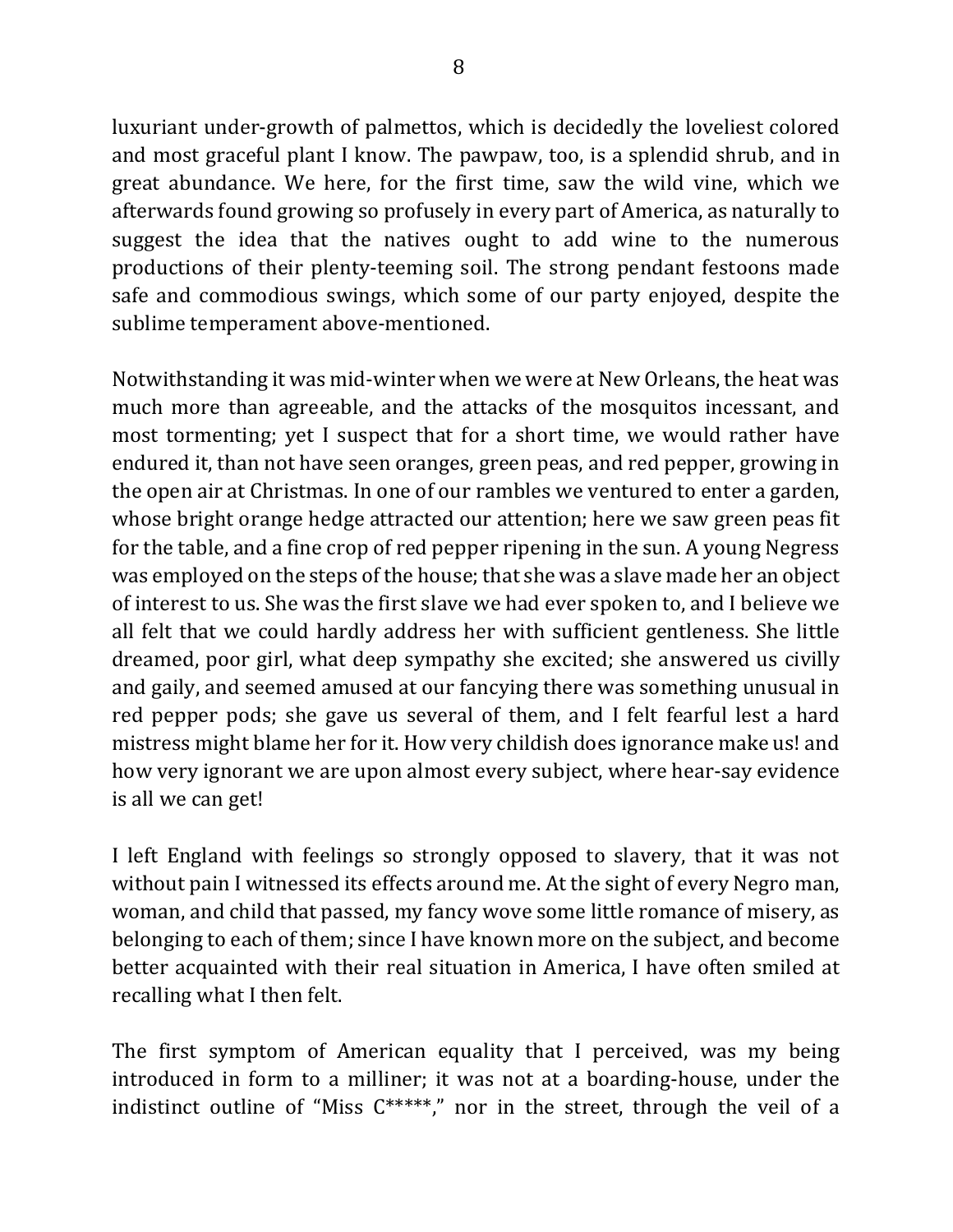fashionable toilette, but in the very penetralia of her temple, standing behind her counter, giving laws to ribbon and to wire, and ushering caps and bonnets into existence. She was an English woman, and I was told that she possessed great intellectual endowments, and much information; I really believe this was true. Her manner was easy and graceful, with a good deal of French *tournure*;<sup>5</sup> and the gentleness with which her fine eyes and sweet voice directed the movements of a young female slave, was really touching: the way, too, in which she blended her French talk of modes with her customers, and her English talk of metaphysics with her friends, had a pretty air of indifference in it, that gave her a superiority with both.

I found with her the daughter of a judge, eminent, it was said, both for legal and literary ability; and I heard from many quarters, after I had left New Orleans, that the society of this lady was highly valued by all persons of talent. Yet were I, traveler-like, to stop here, and set it down as a national peculiarity, or republican custom, that milliners took the lead in the best society, I should greatly falsify facts. I do not remember the same thing happening to me again; and this is one instance, among a thousand, of the impression every circumstance makes on entering a new country, and of the propensity, so irresistible, to class all things, however accidental, as national and peculiar. On the other hand, however, it is certain that if similar anomalies are infrequent in America, they are nearly impossible elsewhere.

In the shop of Miss  $C^{****}$  I was introduced to Mr. McClure,<sup>6</sup> a venerable personage, of gentlemanlike appearance, who, in the course of five minutes, propounded as many axioms, as "Ignorance is the only devil;" "Man makes his own existence;" and the like. He was of the New-Harmony<sup>7</sup> school, or rather the New-Harmony school was of him. He was a man of good fortune, (a Scotchman,) I believe, who, after living a tolerably gay life, had "conceived high thoughts,

<sup>&</sup>lt;sup>5</sup> *tournure* — (French) demeanor

 $6$  William McClure (1763-1840) — Scottish geologist; naturalized American; president of the American Academy of Natural Sciences from 1817 to 1840; from 1824 to 1828 active in the utopian community of New Harmony, Indiana, led by the social reformer Robert Owen (1771-1858). Resided in Mexico from 1828 until his death.

 $7$  New Harmony — see footnote 6 (above)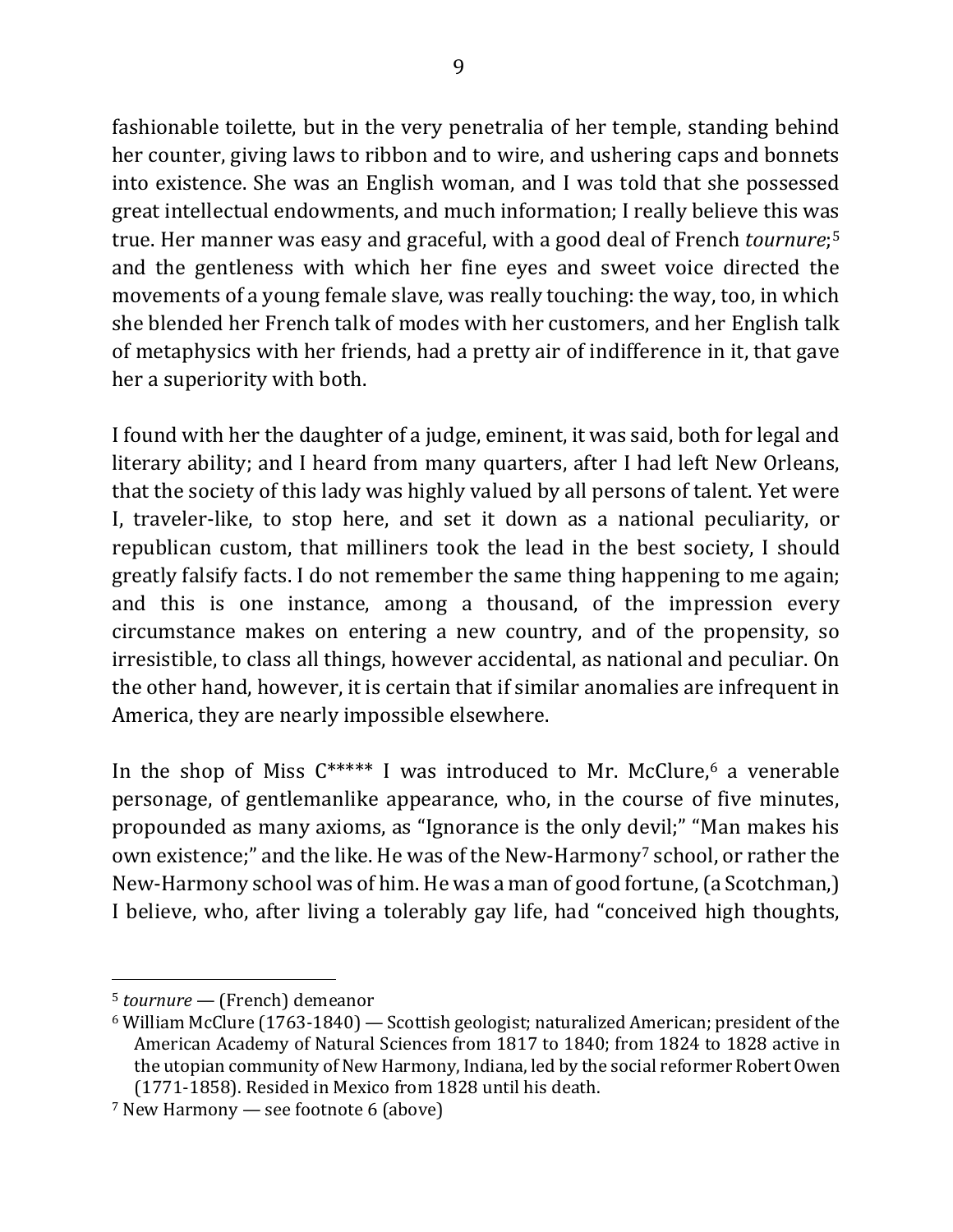such as Lycurgus<sup>8</sup> loved, who bade flog the little Spartans," and determined to benefit the species, and immortalize himself, by founding a philosophical school at New-Harmony. There was something in the hollow square legislations of Mr. Owen<sup>9</sup> that struck him as admirable; and he seems, as far as I can understand, to have intended aiding his views, by a sort of incipient hollow square drilling; teaching the young ideas of all he could catch to shoot into parallelogramic form and order. This venerable philosopher, like all of his school that I ever heard of, loved better to originate lofty imaginings of faultless systems than to watch their application to practice. With much liberality he purchased and conveyed to the wilderness a very noble collection of books and scientific instruments; but not finding among men one whose views were liberal and enlarged as his own, he selected a woman to put into action the machine he had organized. As his acquaintance with this lady had been of long standing, and, as it was said, very intimate, he felt sure that no violation of his rules would have place under her sway; they would act together as one being: he was to perform the functions of the soul, and will everything; she, those of the body, and perform everything.

The principal feature of the scheme was, that (the first liberal outfit of the institution having been furnished by Mr. McClure,) the expense of keeping it up should be defrayed by the profits arising from the labors of the pupils, male and female, which were to be performed at stated intervals of each day, in regular rotation with learned study and scientific research. But unfortunately the soul of the system found the climate of Indiana uncongenial to its peculiar formation, and, therefore, took its flight to Mexico, leaving the body to perform the operations of both, in whatever manner it liked best; and the body, being a French body, found no difficulty in setting actively to work without troubling the soul about it; and soon becoming conscious that the more simple was a machine, the more perfect were its operations, she threw out all that related to the intellectual part of the business, (which, to do poor soul justice, it had laid great stress upon,) and stirred herself as effectually as ever body did, to draw wealth from the thews<sup>10</sup> and sinews of the youths they had collected. When last I heard of this philosophical establishment, she, and a nephew-son, were said

<sup>&</sup>lt;sup>8</sup> Lycurgus (fl. c. 820 BC) —said to be an ancient Greek reformer of Spartan society

 $9$  Robert Owen — see footnote 6 (above)

 $10$  thews — muscles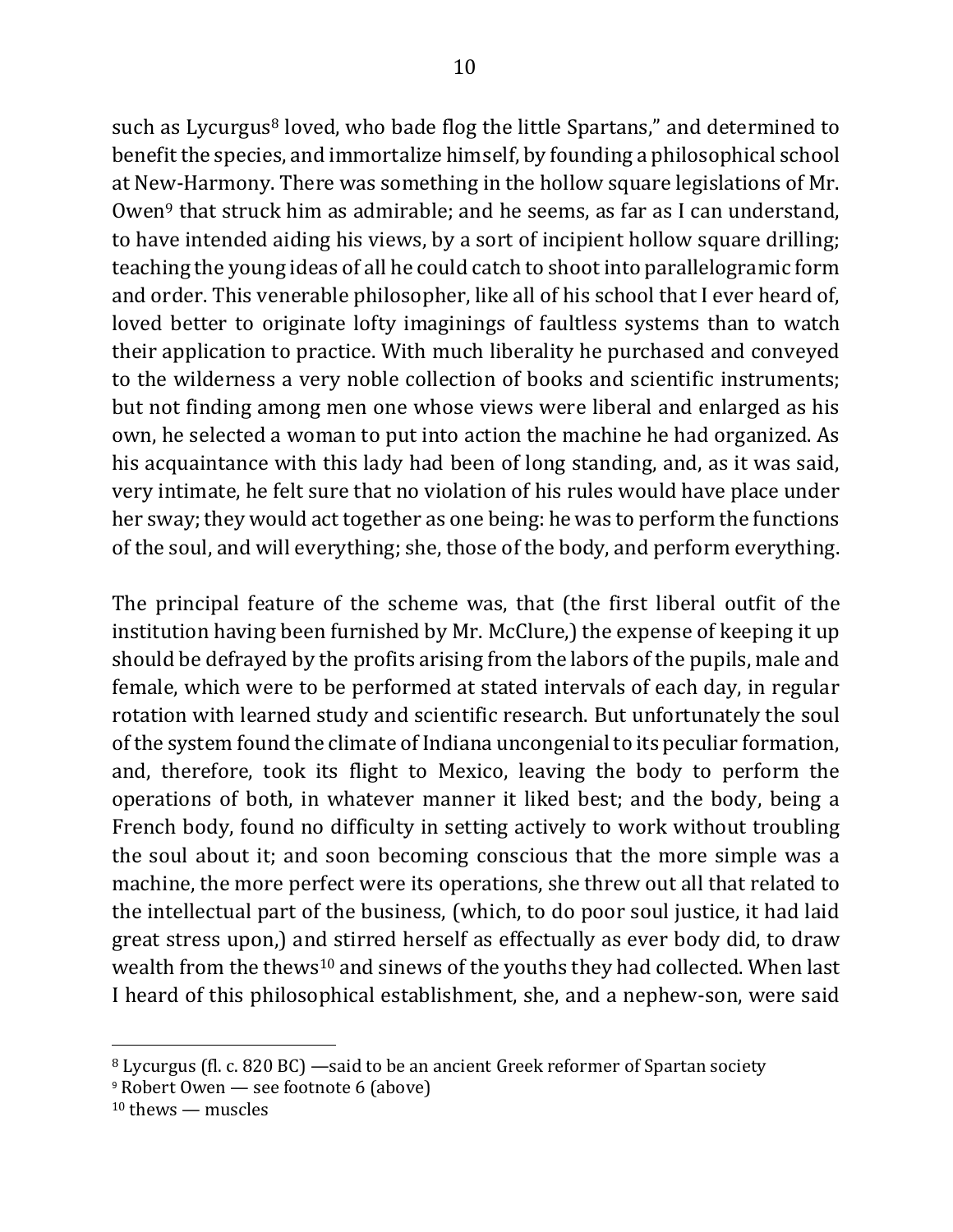to be reaping a golden harvest, as many of the lads had been sent from a distance by indigent parents, for gratuitous education, and possessed no means of leaving it.

Our stay in New Orleans was not long enough to permit our entering into society, but I was told that it contained two distinct sets of people, both celebrated, in their way, for their social meetings and elegant entertainments. The first of these is composed of Creole families, who are chiefly planters and merchants, with their wives and daughters; these meet together, eat together, and are very grand and aristocratic; each of their balls is a little Almack's, $11$  and every portly dame of the set is as exclusive in her principles as a lady patroness. The other set consists of the excluded but amiable Quadroons, $12$  and such of the gentlemen of the former class as can by any means escape from the high places, where pure Creole blood swells the veins at the bare mention of any being tainted in the remotest degree with the Negro stain.

Of all the prejudices I have ever witnessed, this appears to me the most violent, and the most inveterate. Quadroon girls, the acknowledged daughters of wealthy American or Creole fathers, educated with all of style and accomplishments which money can procure at New Orleans, and with all the decorum that care and affection can give; exquisitely beautiful, graceful, gentle, and amiable, these are not admitted, nay, are not on any terms admissible, into the society of the Creole families of Louisiana. They cannot marry; that is to say, no ceremony can render a union with them legal or binding; yet such is the powerful effect of their very peculiar grace, beauty, and sweetness of manner, that unfortunately they perpetually become the objects of choice and affection. If the Creole ladies have privilege to exercise the awful power of repulsion, the gentle Quadroon has the sweet but dangerous vengeance of possessing that of attraction. The unions formed with this unfortunate race are said to be often lasting and happy, as far as any unions can be so, to which a certain degree of disgrace is attached.

 $11$  Almack's  $-$  Fashionable London social club founded 1765

 $12$  quadroon — person one-fourth part black by descent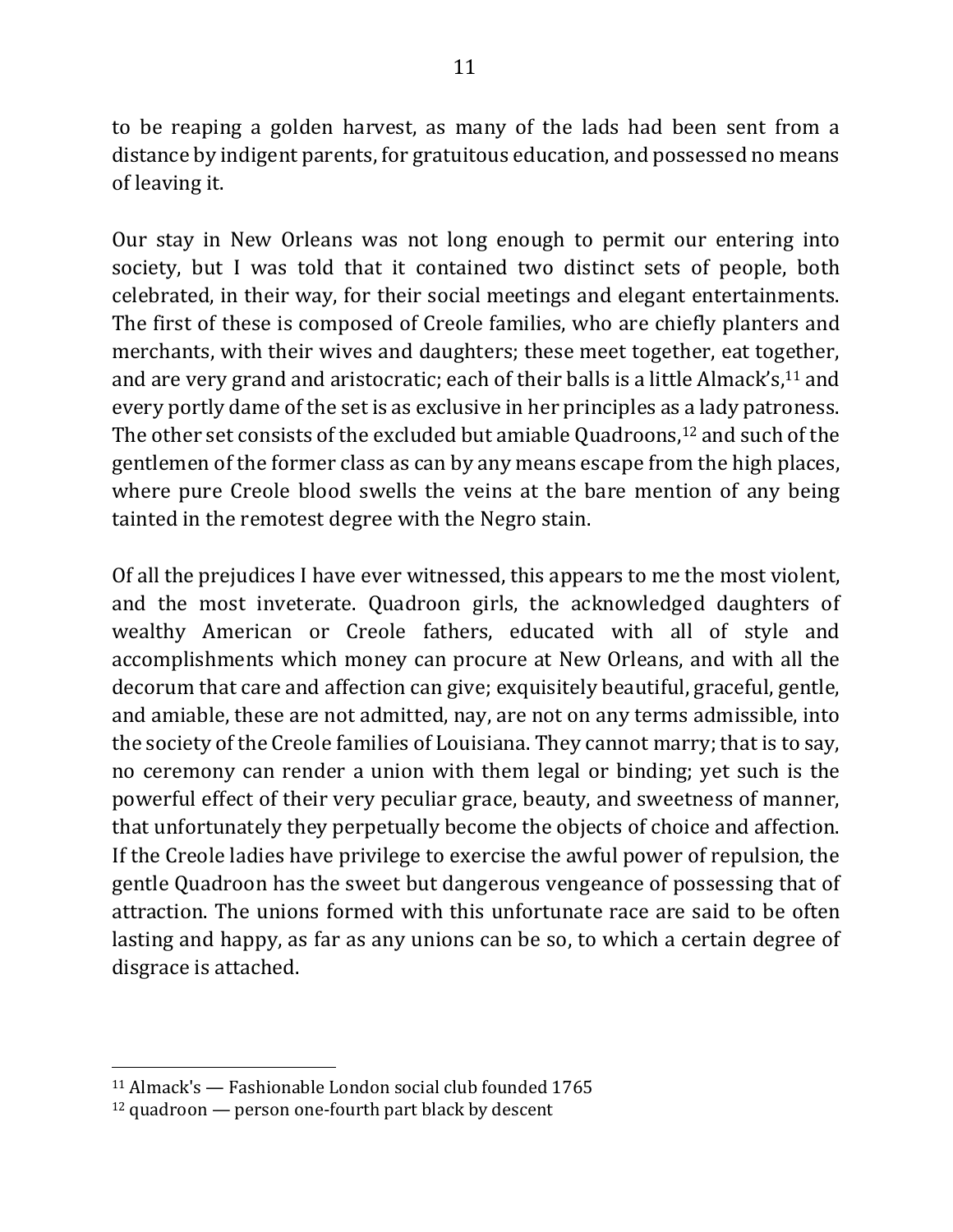There is a French and an English theatre in the town; but we were too fresh from Europe to care much for either; or, indeed, for any other of the town delights of the city, and we soon became eager to commence our voyage up the Mississippi. 

Miss Wright,<sup>13</sup> then less known (though the author of more than one clever volume) than she has since become, was the companion of our voyage from Europe; and it was my purpose to have passed some months with her and her sister at the estate she had purchased in Tennessee.<sup>14</sup> This lady, since become so celebrated as the advocate of opinions that make millions shudder, and some half-score admire, was, at the time of my leaving England with her, dedicated to a pursuit widely different from her subsequent occupations. Instead of becoming a public orator in every town throughout America, she was about, as she said, to seclude herself for life in the deepest forests of the western world, that her fortune, her time, and her talents, might be exclusively devoted to aid the cause of the suffering Africans. Her first object was to show that nature had made no difference between blacks and whites, excepting in complexion; and this she expected to prove, by giving an education perfectly equal to a class of black and white children. Could this fact be once fully established, she conceived that the Negro cause would stand on firmer ground than it had yet done, and the degraded rank which they have ever held amongst civilized nations would he proved to be a gross injustice. This question of the mental equality, or inequality, between us and the Negro race, is one of great interest, and has certainly never yet been fairly tried; and I expected for my children and myself both pleasure and information from visiting her establishment, and watching the success of her experiment.

The innumerable steamboats, which are the stage coaches and fly wagons of this land of lakes and rivers, are totally unlike any I had seen in Europe, and greatly superior to them. The fabrics which I think they most resemble in appearance, are the floating baths (les bains Vigier)<sup>15</sup> at Paris. The annexed

<sup>&</sup>lt;sup>13</sup> Frances ("Fanny") Wright  $(1795-1852)$  — Scottish-born; 1825 naturalized American; prominent abolitionist and social reformer

<sup>&</sup>lt;sup>14</sup> Property known as Nashoba

 $15$  Vigier Baths — Two thermal baths installed on ships moored along the River Seine in late 18th - early 19th C.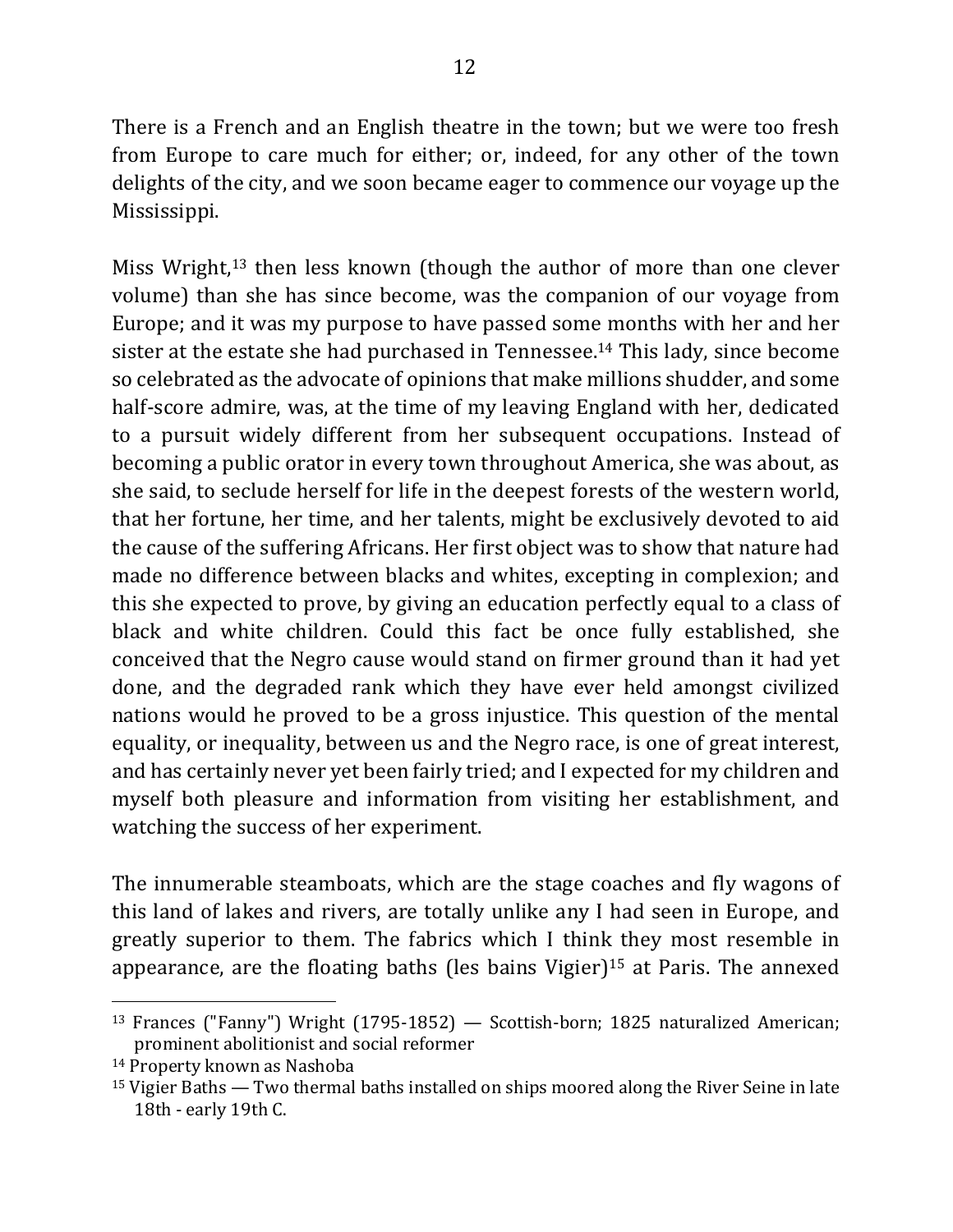drawing will give a correct idea of their form. The room, to which the double line of windows belongs, is a very handsome apartment; before each window a neat little cot is arranged in such a manner as to give its drapery the air of a window curtain. This room is called the gentlemen's cabin, and their exclusive right to it is somewhat uncourteously insisted upon. The breakfast, dinner, and supper, are laid in this apartment, and the lady passengers are permitted to take their meals there.

On the first of January, 1828, we embarked on board the *Belvidere*, a large and handsome boat; though not the largest or handsomest of the many which displayed themselves along the wharfs; but she was going to stop at Memphis, the point of the river nearest to Miss Wright's residence, and she was the first that departed after we had got through the custom-house, and finished our sight-seeing. We found the room, destined for the use of the ladies, dismal enough, as its only windows were below the stern gallery; hut both this and the gentlemen's cabin were handsomely fitted up, and the latter well carpeted; but oh! that carpet! I will not, I may not describe its condition; indeed, it requires the pen of a Swift<sup>16</sup> to do it justice. Let no one who wishes to receive agreeable impressions of American manners, commence their travels in a Mississippi steamboat; for myself, it is with all sincerity I declare, that I would infinitely prefer sharing the apartment of a party of well-conditioned pigs to the being confined to its cabin.

I hardly know any annoyance so deeply repugnant to English feelings, as the incessant, remorseless spitting of Americans. I feel that I owe my readers an apology for the repeated use of this, and several other odious words; but I cannot avoid them, without suffering the fidelity of description to escape me. It is possible that in this phrase, "Americans," I may be too general. The United States form a continent of almost distinct nations, and I must now, and always, be understood to speak only of that portion of them which I have seen. In conversing with Americans, I have constantly found that if I alluded to anything which they thought I considered as uncouth, they would assure me it was local, and not national; the accidental peculiarity of a very small part, and by no means a specimen of the whole. "That is because you know so little of America,"

 $\overline{\phantom{a}}$ 

 $16$  Jonathan Swift  $(1667-1745)$  — Anglo-Irish satirist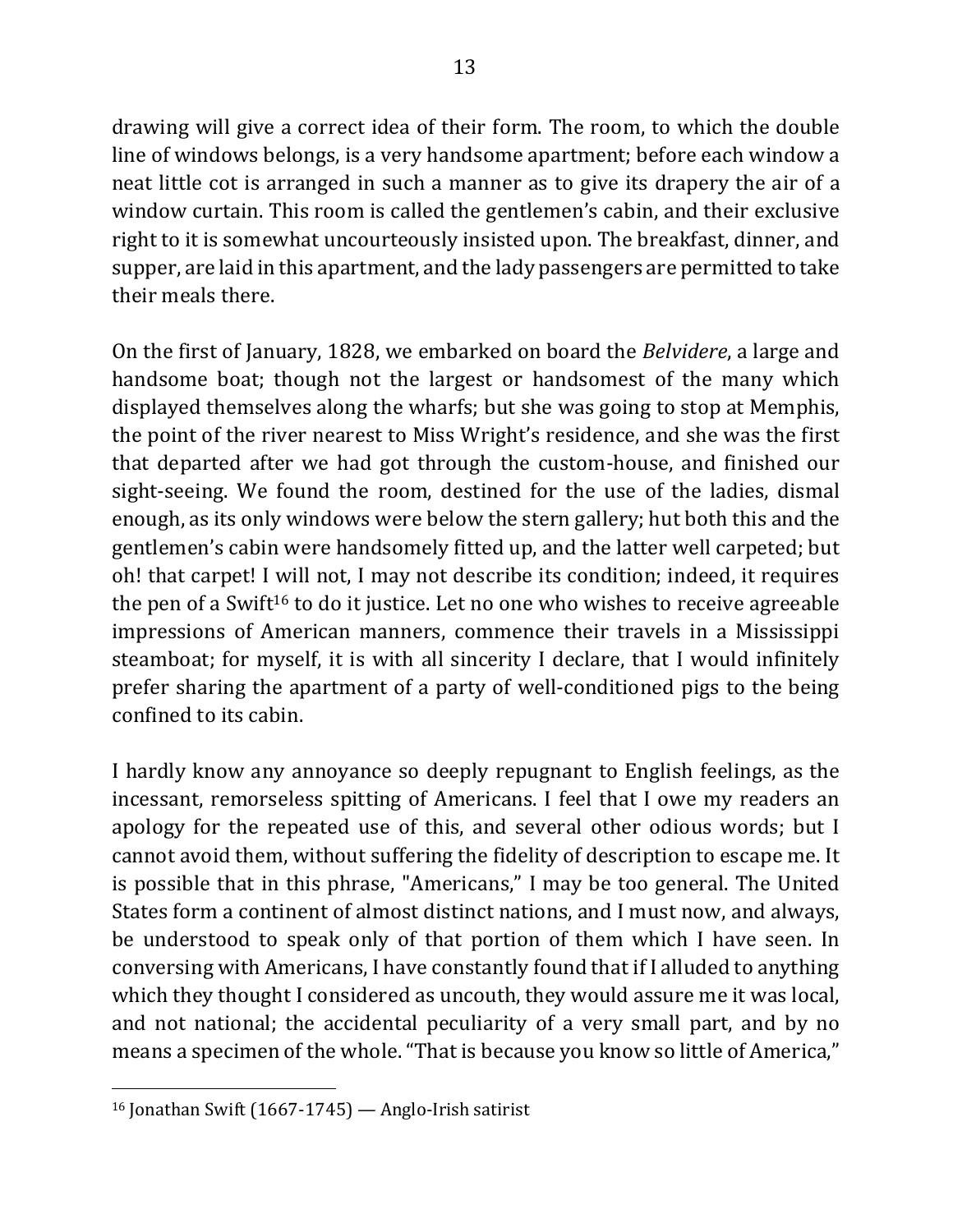is a phrase I have listened to a thousand times, and in nearly as many different places. It may be so—and having made this concession, I protest against the charge of injustice in relating what I have seen.

 $-0 -$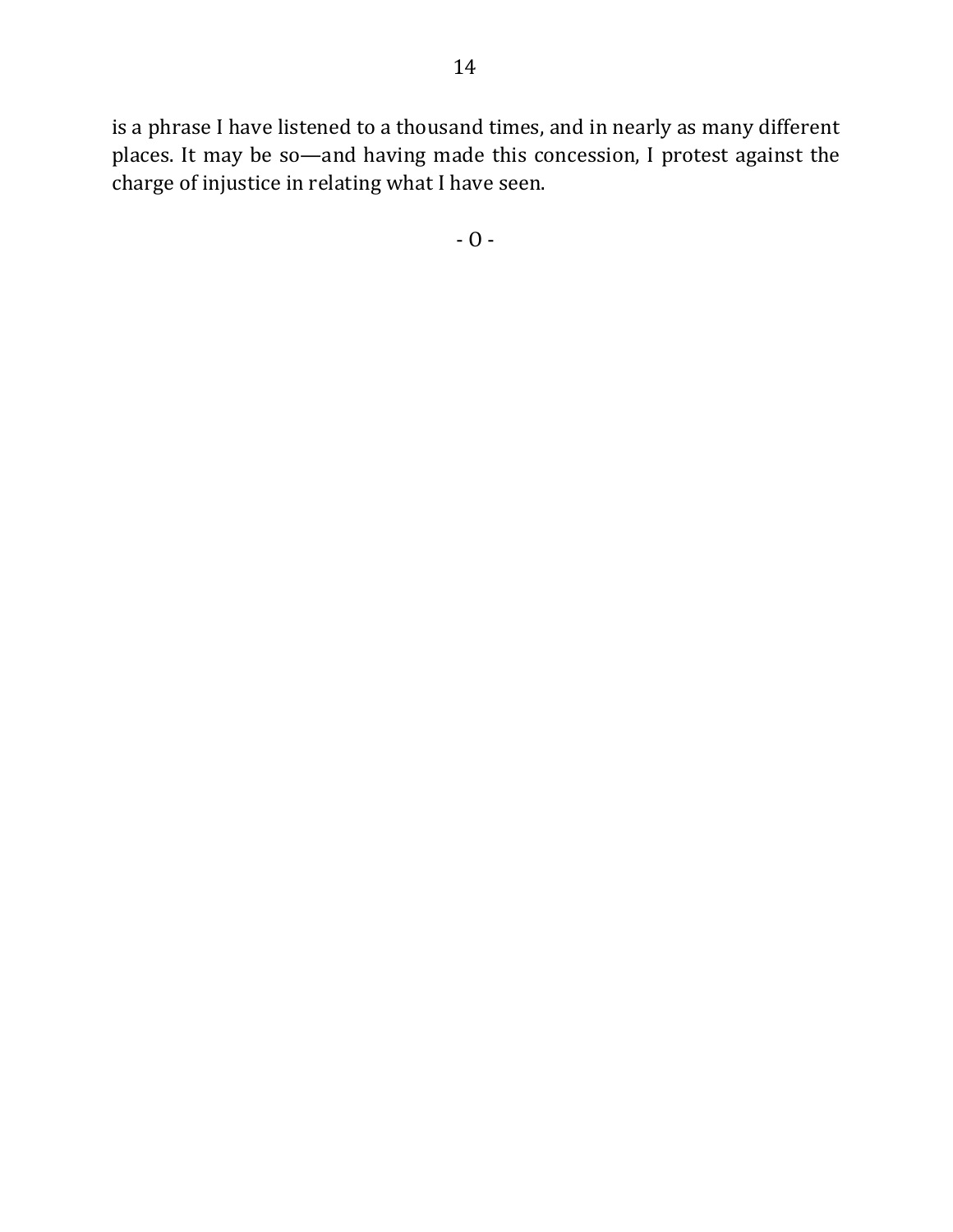#### **CHAPTER III.**

===========

## *Company* on board the Steamboat—Scenery of the Mississippi—Crocodiles— *Arrival at Memphis—Nashoba.*

The weather was warm and bright, and we found the guard of the boat, as they call the gallery that runs round the cabins, a very agreeable station; here we all sat as long as light lasted, and sometimes, wrapped in our shawls, we enjoyed the clear bright beauty of American moonlight long after every passenger but ourselves had retired. We had a full complement of passengers on board. The deck, as is usual, was occupied by the Kentucky flat-boat men, returning from New Orleans, after having disposed of the boat and cargo which they had conveyed thither, with no other labor than that of steering her, the current bringing her down at the rate of four miles an hour. We had about two hundred of these men on board, but the part of the vessel occupied by them is so distinct from the cabins, that we never saw them, except when we stopped to take in wood; and then they ran, or rather sprung and vaulted over each other's heads to the shore, whence they all assisted in carrying wood to supply the steam engine; the performance of this duty being a stipulated part of the payment of their passage.

From the account given by a man servant we had on board, who shared their quarters, they are a most disorderly set of persons, constantly gambling and wrangling, very seldom sober, and never suffering a night to pass without giving practical proof of the respect in which they hold the doctrines of equality and community of property. The clerk of the vessel was kind enough to take our man under his protection, and assigned him a berth in his own little nook; but as this was not inaccessible, he told him by no means to detach his watch or money from his person during the night. Whatever their moral characteristics may be, these Kentuckians are a very noble-looking race of men; their average height considerably exceeds that of Europeans, and their countenances, excepting when disfigured by red hair, which is not infrequent, extremely handsome.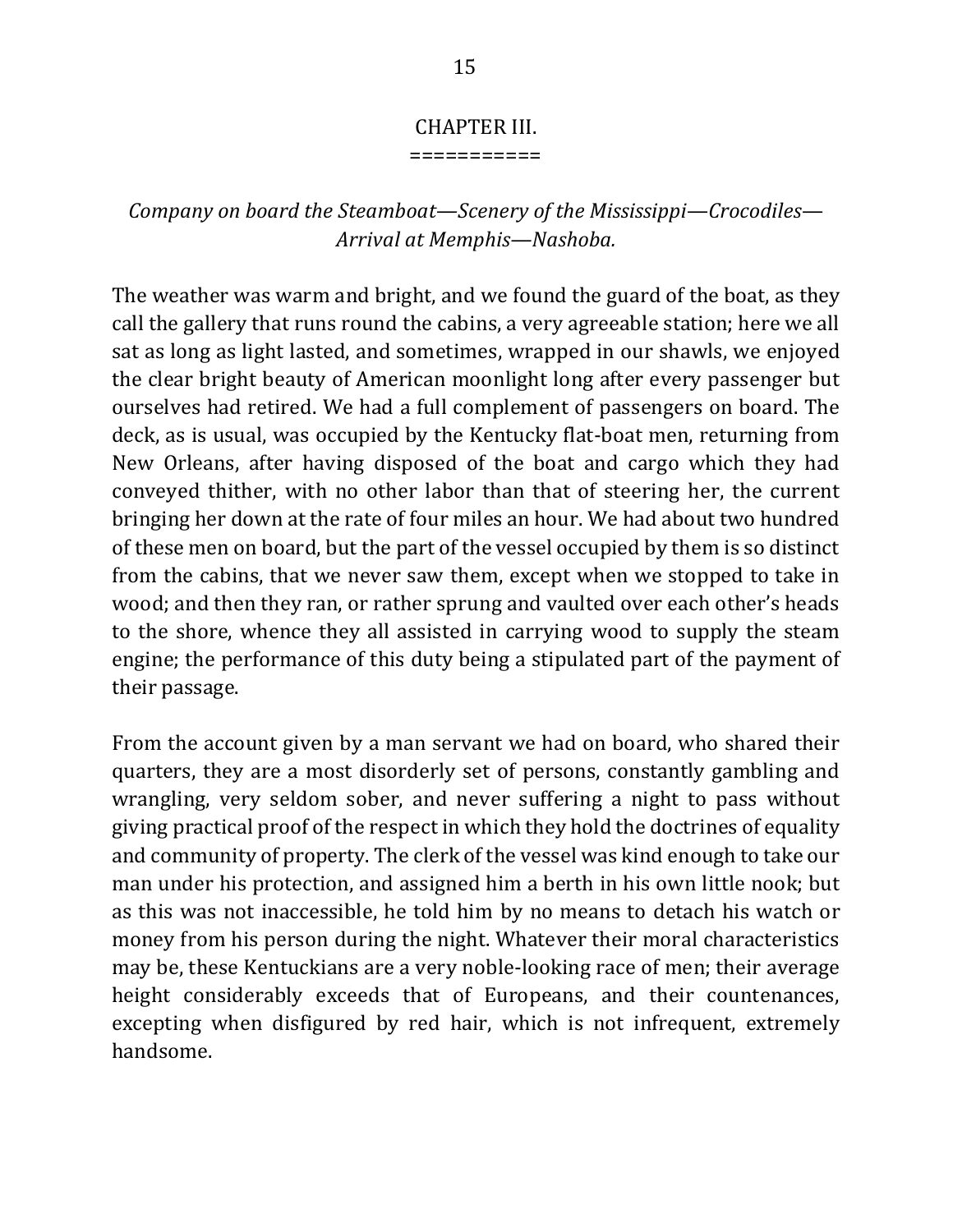The gentlemen in the cabin (we had no ladies) would certainly, neither from their language, manners, nor appearance, have received that designation in Europe; hut we soon found their claim to it rested on more substantial ground, for we heard them nearly all addressed by the titles of general, colonel, and major. On mentioning these military dignities to an English friend some time afterwards, he told me that he too had made the voyage with the same description of company, but remarking that there was not a single captain among them; he made the observation to a fellow-passenger and asked how he accounted for it. "Oh, sir, the captains are all on deck," was the reply.

Our honors, however, were not all military, for we had a judge among us, I know it is equally easy and invidious to ridicule the peculiarities of appearance and manner in people of a different nation from ourselves; we may, too, at the same moment be undergoing the same ordeal, in their estimation; and, moreover, I am by no means disposed to consider whatever is new to me as therefore objectionable; but, nevertheless, it was impossible not to feel repugnance to many of the novelties that now surrounded me.

The total want of all the usual courtesies of the table, the voracious rapidity with which the viands were seized and devoured, the strange uncouth phrases and pronunciation; the loathsome spitting, from the contamination of which it was absolutely impossible to protect our dresses; the frightful manner of feeding with their knives, till the whole blade seemed to enter into the mouth; and the still more frightful manner of cleaning the teeth afterwards with a pocket knife, soon forced us to feel that we were not surrounded by the generals, colonels, and majors of the old world; and that the dinner hour was to be anything rather than an hour of enjoyment.

The little conversation that went forward while we remained in the room was entirely political, and the respective claims of Adams and Jackson to the presidency were argued with more oaths and more vehemence than it had ever been my lot to hear. Once a colonel appeared on the verge of assaulting a major, when a huge seven-foot Kentuckian gentleman horse-dealer asked of the heavens to confound them both, and bade them sit still and be  $d$ ——d. We too thought we should share this sentence; at least, sitting still in the cabin seemed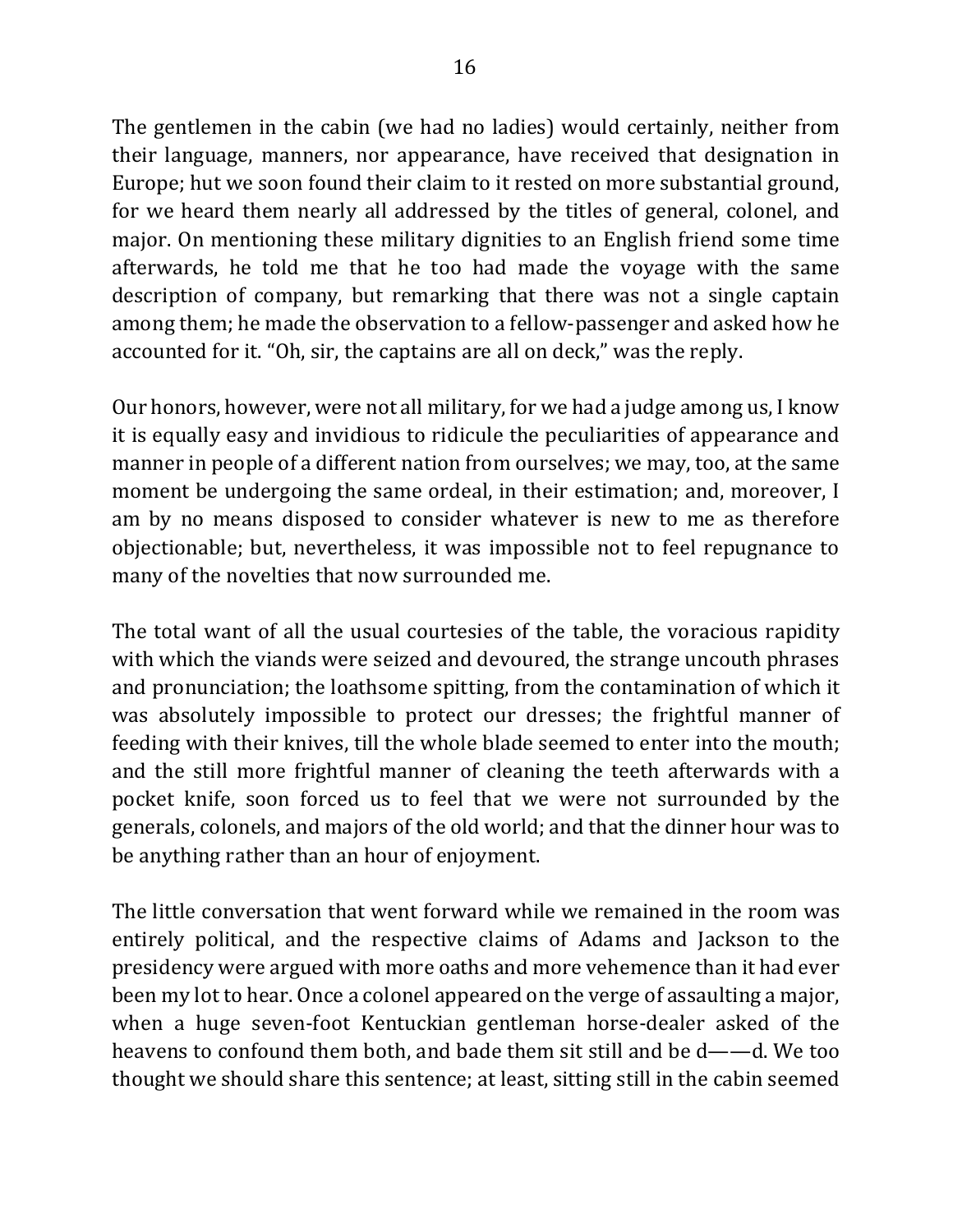very nearly to include the rest of it, and we never tarried there a moment longer than was absolutely necessary to eat.

The unbroken flatness of the banks of the Mississippi continued unvaried for many miles above New Orleans; but the graceful and luxuriant palmetto, the dark and noble ilex, and the bright orange, were everywhere to be seen, and it was many days before we were weary of looking at them. We occasionally used the opportunity of the boat's stopping to take in wood, for a ten minutes' visit to the shore; we in this manner explored a field of sugar-canes, and loaded ourselves with as much of the sweet spoil as we could carry. Many of the passengers seemed fond of the luscious juice that is easily expressed from the canes, but it was too sweet for my palate. We also visited, in the same rapid manner, a cotton plantation. A handsome spacious building was pointed out to us as a convent, where a considerable number of young ladies were educated by the nuns.

At one or two points the wearisome level line of forest is relieved by *bluffs*, as they call the short intervals of high ground. The town of Natchez is beautifully situated on one of these high spots; the climate here, in the warm season, is as fatal as that of New Orleans; were it not for this, Natchez would have great attractions to new settlers. The beautiful contrast that its bright green hill forms with the dismal line of black forest that stretches on every side, the abundant growth of the pawpaw, palmetto, and orange, the copious variety of sweetscented flowers that flourish there, all make it appear like an oasis in the desert. Natchez is the furthest point to the north at which oranges ripen in the open air, or endure the winter without shelter. With the exception of this sweet spot, I thought all the little towns and villages we passed wretched-looking in the extreme. As the distance from New Orleans increased, the air of wealth and comfort exhibited in its immediate neighborhood disappeared, and but for one or two clusters of wooden houses, calling themselves towns, and borrowing some pompous name, generally from Greece or Rome, we might have thought ourselves the first of the human race who had ever penetrated into this territory of bears and alligators. But still, from time to time, appeared the hut of the wood-cutter, who supplies the steamboats with fuel, at the risk, or rather with the assurance of early death, in exchange for dollars and whiskey. These sad dwellings are nearly all of them inundated during the winter, and the best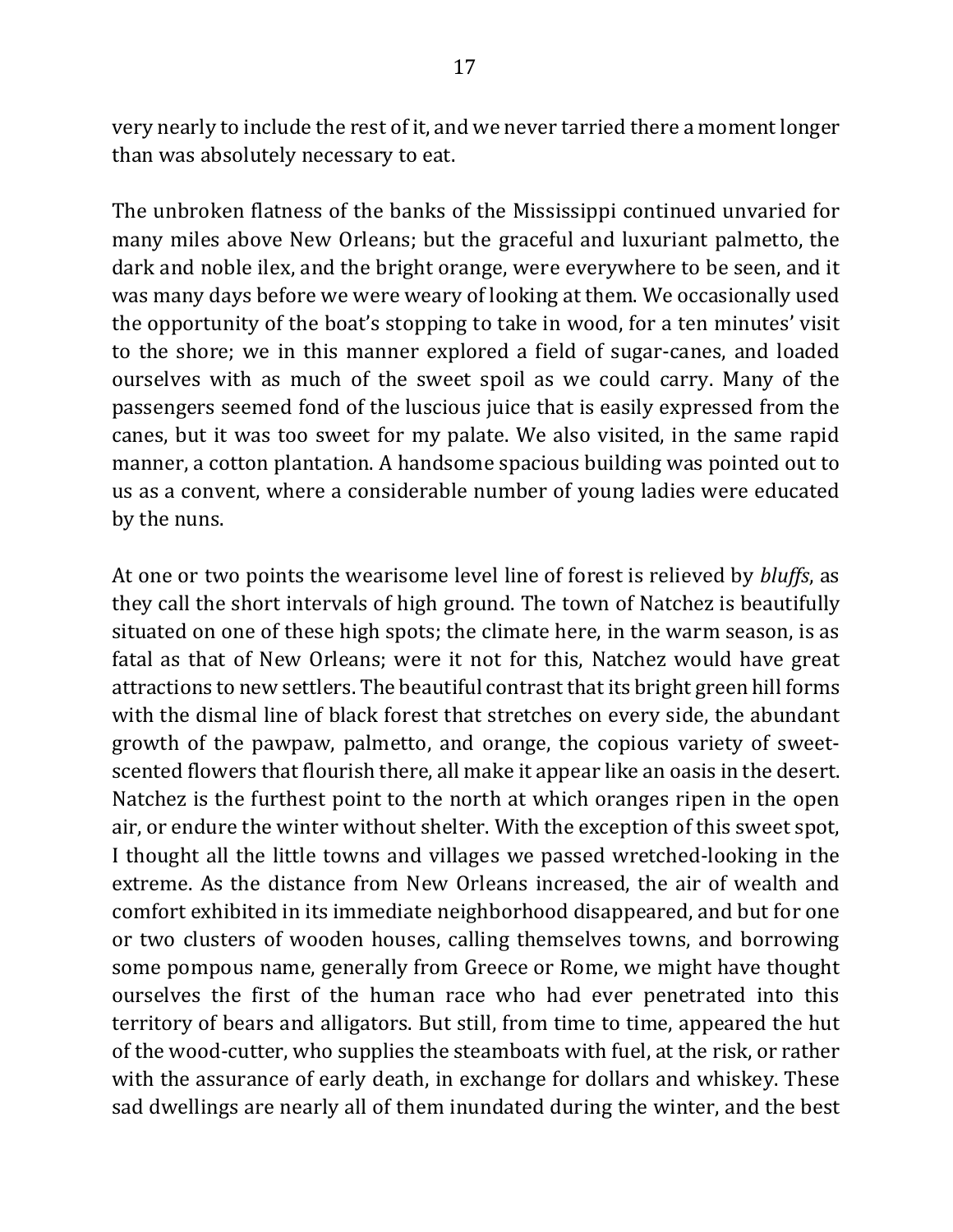of them are constructed on piles, which permit the water to reach its highest level without drowning the wretched inhabitants. These unhappy beings are invariably the victims of ague, which they meet recklessly, sustained by the incessant use of ardent spirits. The squalid look of the miserable wives and children of these men was dreadful; and often as the spectacle was renewed, I could never look at it with indifference. Their complexion is of a blueish white, that suggests the idea of dropsy; this is invariable, and the poor little ones wear

exactly the same ghastly hue. A miserable cow and a few pigs, standing kneedeep in water, distinguish the more prosperous of these dwellings; and on the whole I should say, that I never witnessed human nature reduced so low as it appeared in the wood-cutters' huts on the unwholesome banks of the Mississippi. 

It is said that, at some points of this dismal river, crocodiles are so abundant as to add the terror of their attacks to the other sufferings of a dwelling there. We were told a story of a squatter, who having located himself close to the river's edge, proceeded to build his cabin. This operation is soon performed, for social feeling and the love of whiskey bring all the scanty neighborhood round a newcomer, to aid him in cutting down trees, and in rolling up the logs, till the mansion is complete. This was done; the wife and five young children were put in possession of their new home, and slept soundly after a long march. Towards day-break the husband and father was awakened by a faint cry, and looking up, beheld relics of three of his children scattered over the floor, and an enormous crocodile, with several young ones around her, occupied in devouring the remnants of their horrid meal. He looked round for a weapon, but finding none, and aware that unarmed he could do nothing, he raised himself gently on his bed, and contrived to crawl from thence through a window, hoping that his wife, whom he left sleeping, might with the remaining children, rest undiscovered till his return. He flew to his nearest neighbor and besought his aid; in less than half an hour two men returned with him, all three well-armed: but alas! they were too late! the wife and her two babes lay mangled on their bloody bed. The gorged reptiles fell an easy prey to their assailants, who, upon examining the place, found the hut had been constructed close to the mouth of a large hole, almost a cavern, where the monster had hatched her hateful brood.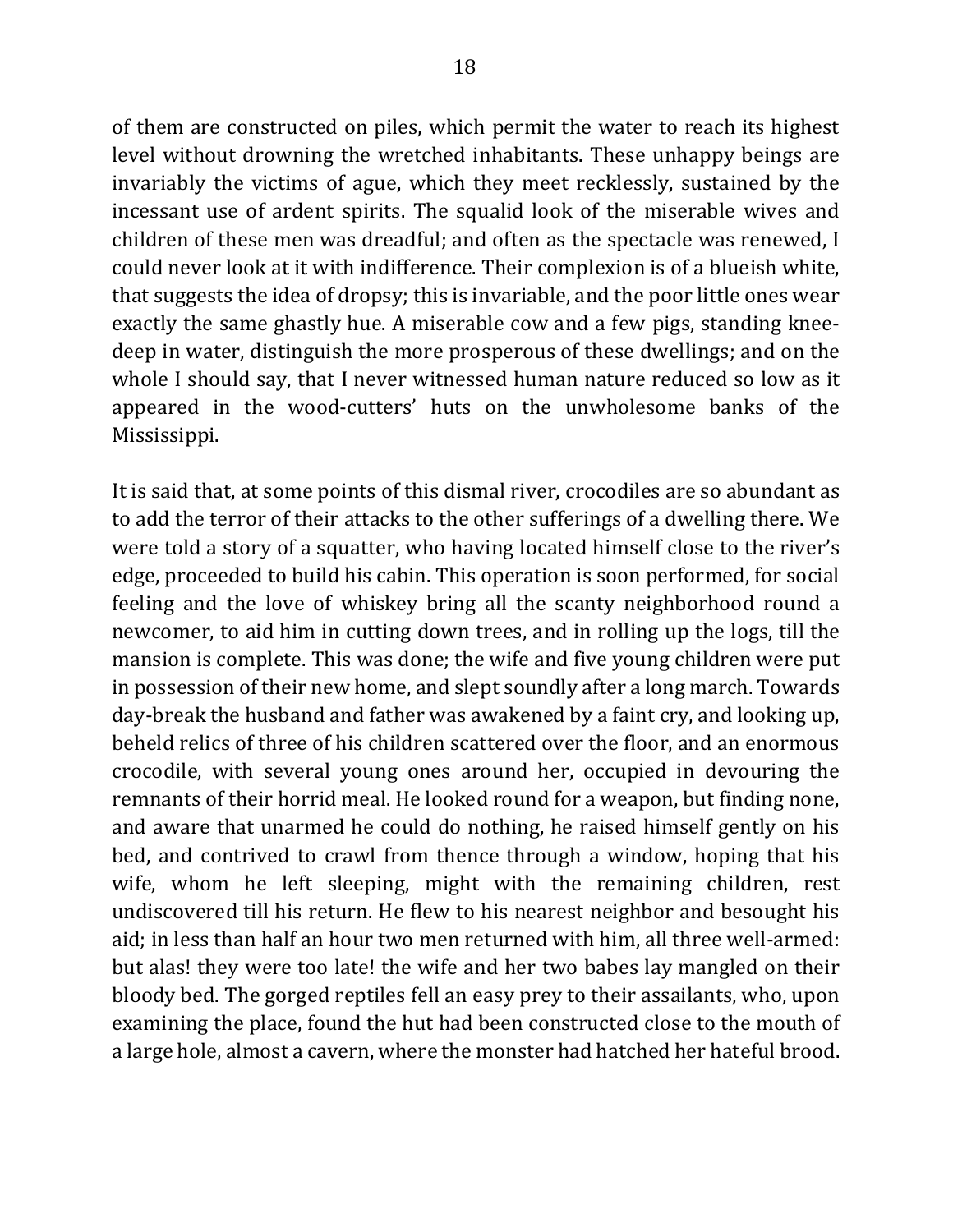Among other sights of desolation which mark this region, condemned of nature, the lurid glare of a burning forest was almost constantly visible after sunset; and when the wind so willed, the smoke arising from it floated in heavy vapor over our heads. Not all the novelty of the scene, not all its vastness, could prevent its heavy horror wearying the spirits. Perhaps the dinners and suppers I have described may help to account for this; but certain it is, that when we had wondered for a week at the ceaseless continuity of forest; had first admired, and then wearied of the festooned drapery of Spanish moss; when we had learned to distinguish the different masses of timber that passed us, or that we passed, as a "snag," a "log," or a "sawyer;" when we had finally made up our minds that the gentlemen of the Kentucky and Ohio military establishments were not of the same genus as those of the Tuileries and St. James's, $17$  we began to wish that we could sleep more hours away. As we advanced to the northward, we were no longer cheered by the beautiful border of palmettos; and even the amusement of occasionally spying out a sleeping crocodile was over. 

Just in this state, when we would have fain believed that every mile we went carried us two towards Memphis, a sudden and violent shock startled us frightfully. 

"It is a sawyer!" said one.

"It is a snag!" cried another.

"We are aground!" exclaimed the captain.

"Aground? Good heavens! and how long shall we stay here?"

"The Lord in his providence can only tell, but long enough to tire my patience, I expect." 

And the poor English ladies, how fared they the while?

 $\overline{\phantom{a}}$ 

<sup>&</sup>lt;sup>17</sup> French and British respectively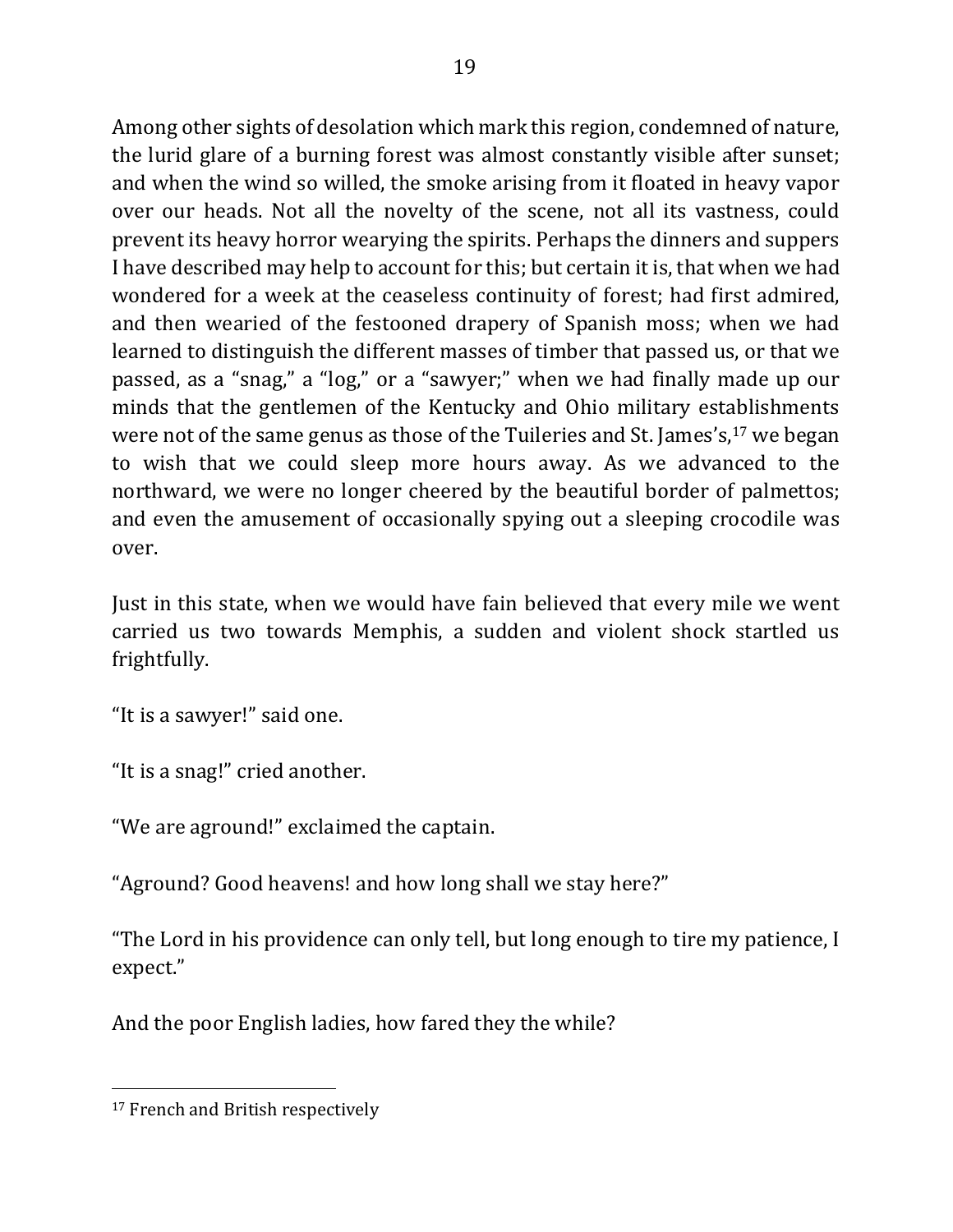Two breakfasts, two dinners, and a supper did they eat, with the Ohio and Kentucky gentlemen, before they moved an inch. Several steamboats passed while we were thus enthralled; but some were not strong enough to attempt drawing us off, and some attempted it, but were not strong enough to succeed; at length a vast and mighty "thing of life" approached, threw out grappling irons; and in three minutes the business was done; again we saw the trees and mud slide swiftly past us; and a hearty shout from every passenger on deck declared their joy.

At length we had the pleasure of being told that we had arrived at Memphis; but this pleasure was considerably abated by the hour of our arrival, which was midnight, and by the rain, which was falling in torrents.

Memphis stands on a high bluff, and at the time of our arrival was nearly inaccessible. The heavy rain which had been falling for many hours would have made any steep ascent difficult, but unfortunately a new road had been recently marked, out, which beguiled us into its almost bottomless mud, from the firmer footing of the unbroken cliff. Shoes and gloves were lost in the mire, for we were glad to avail ourselves of all our limbs, and we reached the grand hotel in a most deplorable state.

Miss Wright was well known there, and as soon as her arrival was announced, everyone seemed on the alert to receive her, and we soon found ourselves in possession of the best rooms in the hotel. The house was new, and in what appeared to me a very comfortless condition, but I was then new to Western America, and unaccustomed to their mode of "getting along," as they term it. This phrase is eternally in use among them, and seems to mean, existing with as few of the comforts of life as possible.

We slept soundly, however, and rose in the hope of soon changing our mortarsmelling quarters for Miss Wright's Nashoba.

But we presently found that the rain which had fallen during the night would make it hazardous to venture through the forests of Tennessee in any sort of carriage; we therefore had to pass the day at our queer comfortless hotel. The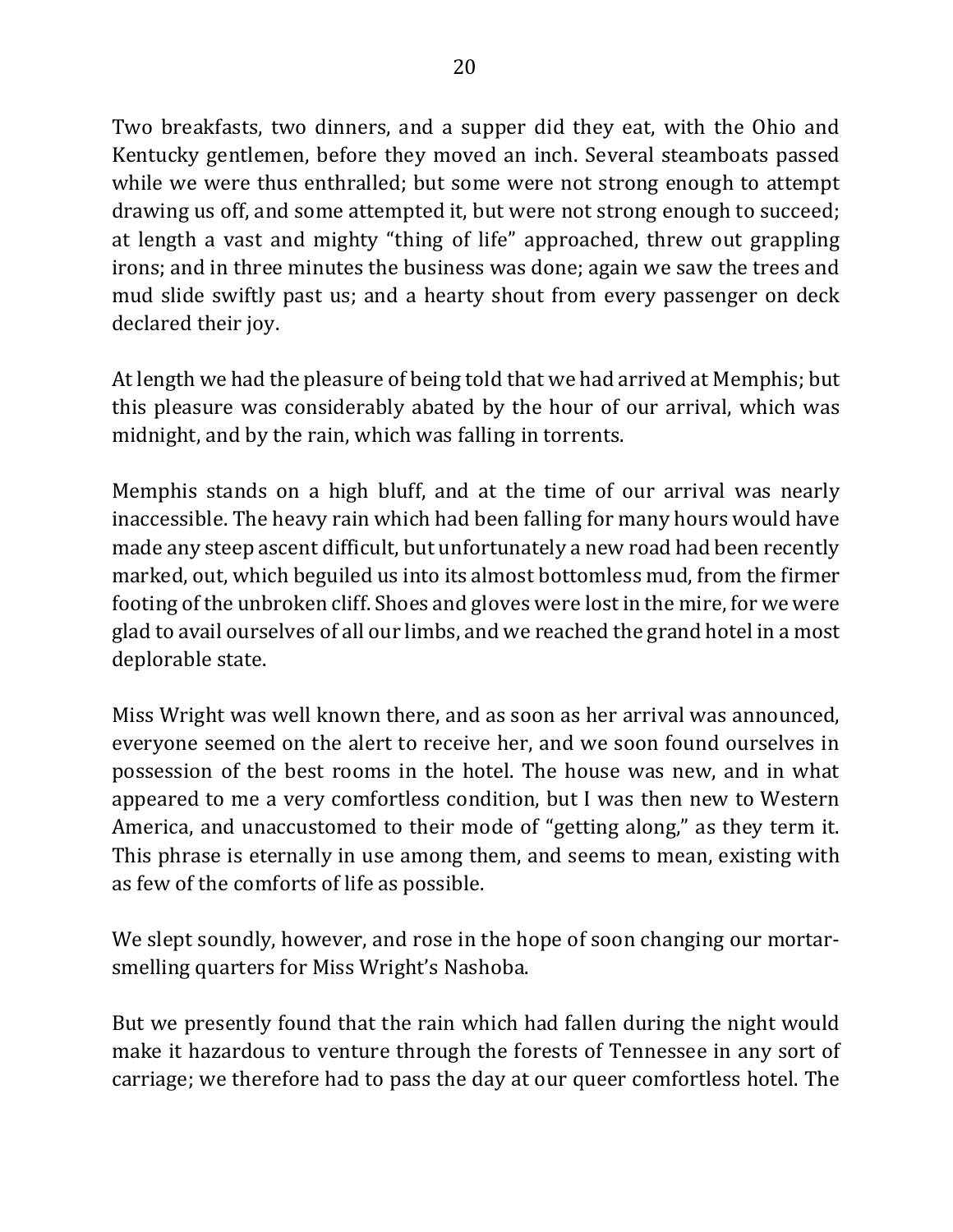steamboat had wearied me of social meals, and I should have been thankful to have eaten our dinner of hard venison and peach-sauce in a private room; but this, Miss Wright said, was impossible; the lady of the house would consider the proposal as a personal affront, and, moreover, it would be assuredly refused. This latter argument carried weight with it, and when the great bell was sounded from an upper window of the house, we proceeded to the dining-room. The table was laid for fifty persons, and was already nearly full. Our party had the honor of sitting near "the lady," but to check the proud feelings to which such distinction might give birth, my servant, William, sat very nearly opposite to me. The company consisted of all the shop-keepers (store-keepers as they are called throughout the United States) of the little town. The mayor also, who was a friend of Miss Wright's, was of the party; he is a pleasing gentlemanlike man, and seems strangely misplaced in a little town on the Mississippi. We were told that since the erection of this hotel, it has been the custom for all the male inhabitants of the town to dine and breakfast there. They ate in perfect silence, and with such astonishing rapidity that their dinner was over literally before ours was began; the instant they ceased to eat they darted from the table in the same moody silence which they had preserved since they entered the room, and a second set took their places, who performed their silent parts in the same manner. The only sounds heard were those produced by the knives and forks, with the unceasing chorus of coughing, &c. No women were present except ourselves and the hostess; the good women of Memphis being well content to let their lords partake of Mrs. Anderson's turkeys and venison, (without their having the trouble of cooking for them) whilst they regale themselves on mush and milk at home.

The remainder of the day passed pleasantly enough in rambling round the little town, which is situated at the most beautiful point of the Mississippi; the river is here so wide as to give it the appearance of a noble lake; an island, covered with lofty forest trees divides it, and relieves by its broad mass of shadow the uniformity of its waters. The town stretches in a rambling irregular manner along the cliff, from the Wolf River, one of the innumerable tributaries to the Mississippi, to about a mile below it. Half a mile more of the cliff beyond the town is cleared of trees, and produces good pasture for horses, cows, and pigs; sheep they had none. At either end of this space the forest again rears its dark wall, and seems to say to man, so far shalt thou come, and no farther!" Courage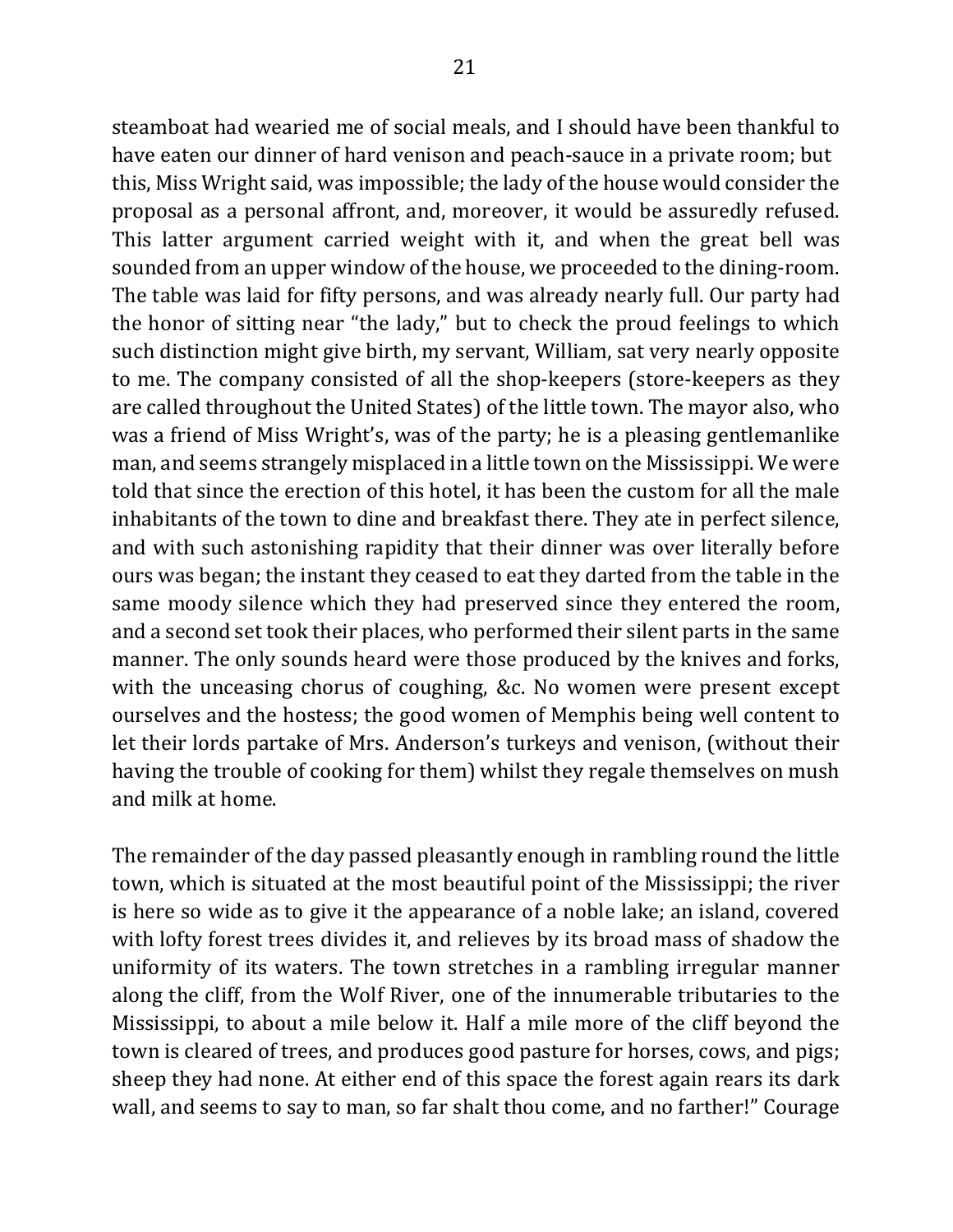and industry, however, have braved the warning. Behind this long street the town straggles back into the forest, and the rude path that leads to the more distant log dwellings becomes wilder at every step. The ground is broken by frequent water-courses, and the bridges that lead across them are formed by trunks of trees thrown over the stream, which support others of smaller growth, that are laid across them. These bridges are not very pleasant to pass, for they totter under the tread of a man, and tremble most frightfully beneath a horse or a wagon; they are, however, very picturesque. The great height of the trees, the quantity of pendant vine branches that hang amongst them; and the variety of gay-plumaged birds, particularly the small green parrot, made us feel we were in a new world; and a repetition of our walk the next morning would have pleased us well, but Miss Wright was anxious to get home, and we were scarcely less so to see her Nashoba. A clumsy sort of caravan drawn by two horses was prepared for us; and we set off in high spirits for an expedition of fifteen miles through the forest. To avoid passing one of the bridges above described, which was thought insecure, our negro driver took us through a piece of water, which he assured us was not deep "to matter;" however, we soon lost sight of our pole, and as we were evidently descending, we gently remonstrated with him on the danger of proceeding, but he only grinned, and flogged in reply; we soon saw the front wheels disappear, and the horses began to plunge and kick most alarmingly, but still without his looking at all disturbed. At length the splinter-bar gave way, upon which the black philosopher said very composedly, "I expect you'll best be riding out upon the horses, as we've got into an unhandsome fix here." Miss Wright, who sat composedly smiling at the scene, said, "Yes, Jacob, that is what we must do" and with some difficulty we, in this manner, reached the shore, and soon found ourselves again assembled round Mrs. Anderson's fire.

It was soon settled that we must delay our departure till the waters had subsided, but Miss Wright was too anxious to reach home to endure this delay, and she set off again on horseback, accompanied by our man servant, who told me afterwards that they rode through places that might have daunted the boldest hunter, but that "Miss Wright took it quite easy."

The next day we started again, and the clear air, the bright sun, the novel wildness of the dark forest, and our keenly awakened curiosity, made the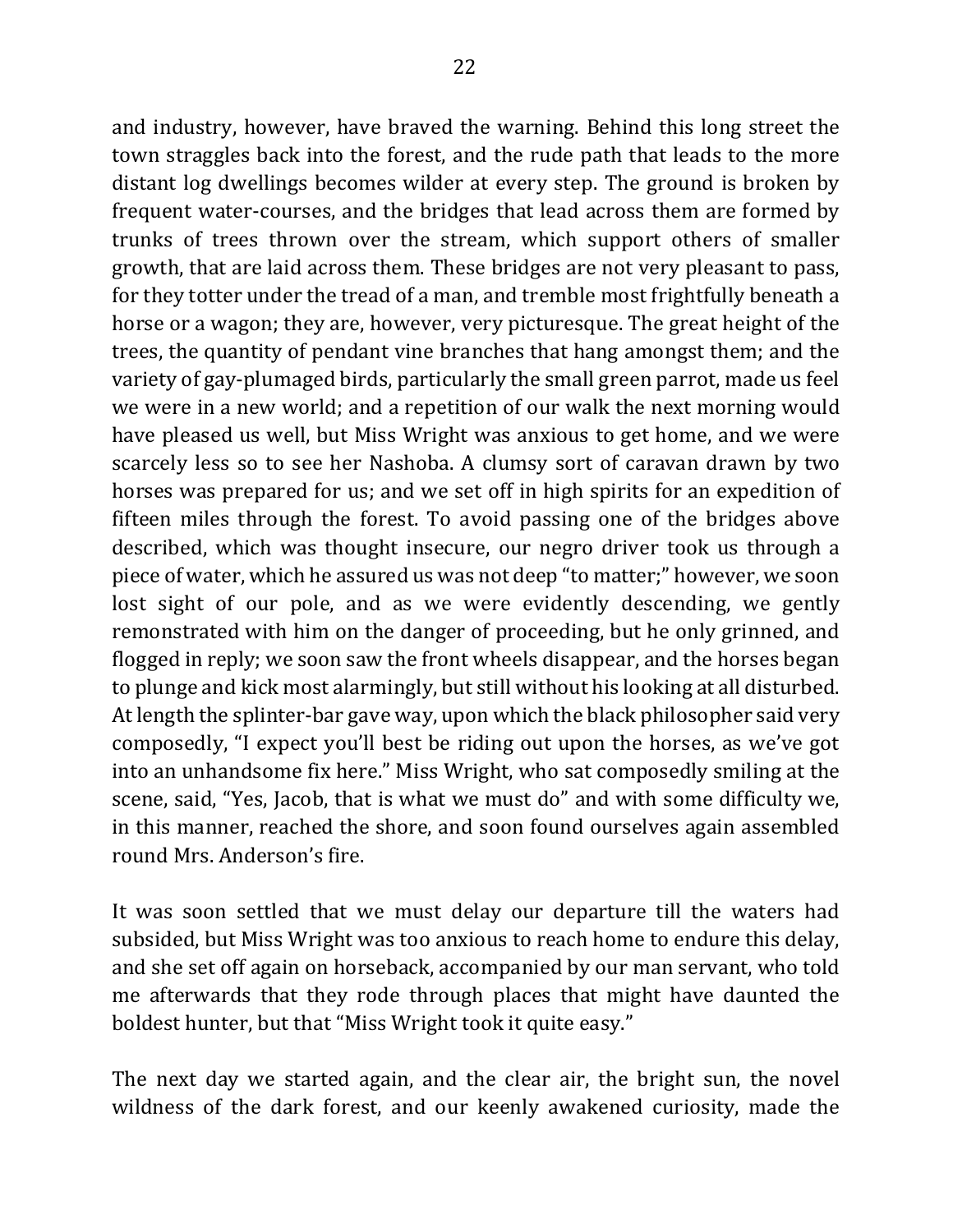excursion delightful, and enabled us to bear without shrinking the bumps and bruises we encountered. We soon lost all trace of a road, at least so it appeared to us, for the stumps of the trees, which had been cut away to open a passage, were left standing three feet high. Over these, the high-hung Dearborn, as our carriage was called, passed safely; but it required some miles of experience to convince us that every stump would not be our last; it was amusing to watch the cool and easy skill with which the driver wound his horses and wheels among these stumps. I thought he might have been imported to Bond-street with great advantage. The forest became thicker and more dreary-looking every mile we advanced, but our ever-grinning negro declared it was a right good road, and that we should be sure to get to Nashoba.

And so we did  $\dots \dots$  and one glance sufficed to convince me that every idea I had formed of the place was as far as possible from the truth. Desolation was the only feeling—the only word that presented itself: but it was not spoken. I think, however, that Miss Wright was aware of the painful impression the sight of her forest home produced on me, and I doubt not that the conviction reached us both at the same moment, that we had erred in thinking that a few months passed together at this spot could he productive of pleasure to either. But to do her justice, I believe her mind was so exclusively occupied by the object she had then in view, that all things else were worthless, or indifferent to her. I never heard or read of any enthusiasm approaching hers, except in some few instances, in ages past, of religious fanaticism.

It must have been some feeling equally powerful which enabled Miss Wright, accustomed to all the comfort and refinement of Europe, to imagine not only that she herself could exist in this wilderness, but that her European friends could enter there, and not feel dismayed at the savage aspect of the scene. The annexed plate gives a faithful view of the cleared space and buildings which form the settlement. Each building consisted of two large rooms furnished in the most simple manner; nor had they as yet collected round them any of those minor comforts which ordinary minds class among the necessaries of life. But in this our philosophical friend seemed to see no evil: nor was there any mixture of affectation in this indifference; it was a circumstance really and truly beneath her notice. Her whole heart and soul were occupied by the hope of raising the African to the level of European intellect; and even now, that I have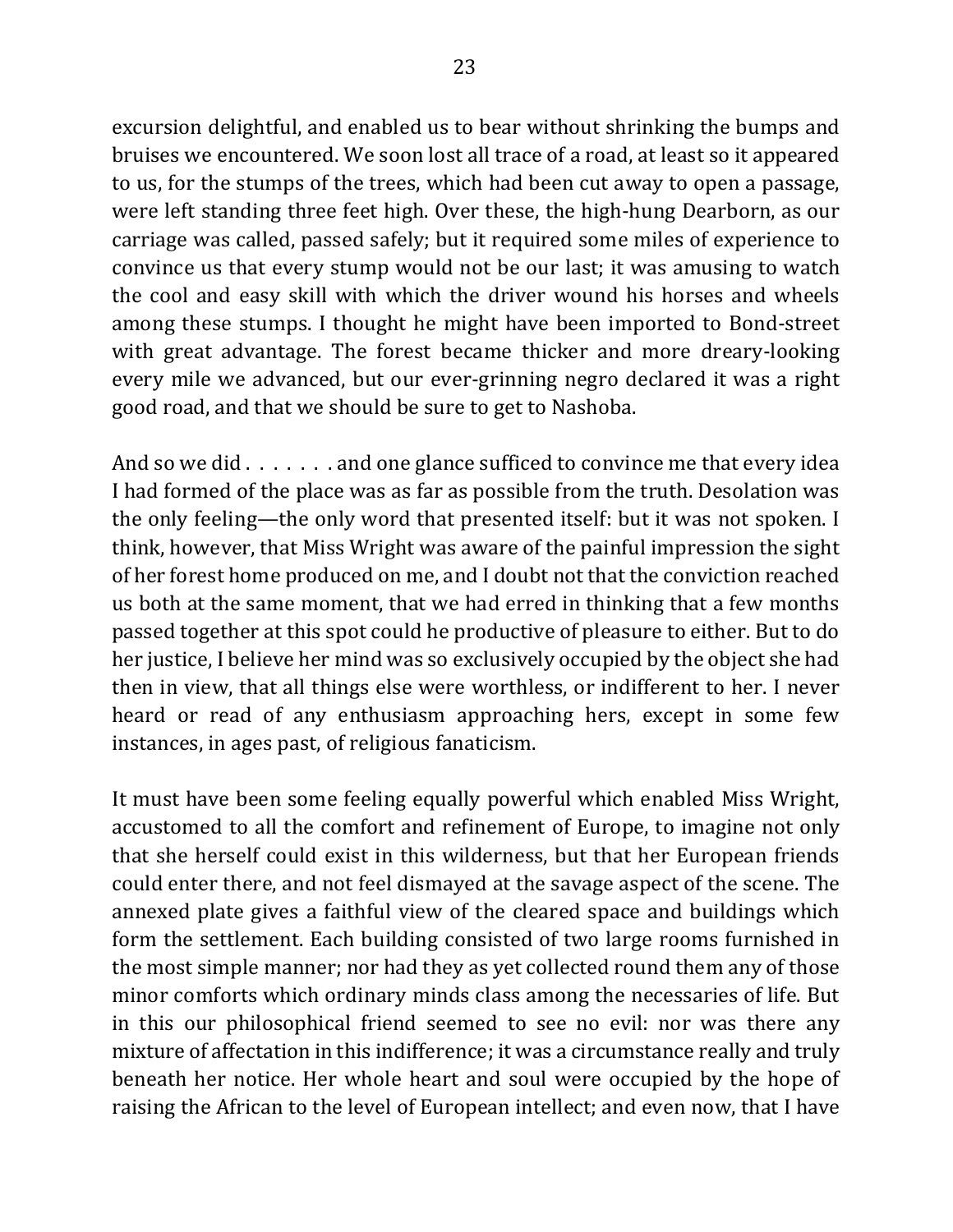seen this favorite fabric of her imagination fall to pieces beneath her feet, I cannot recall the self-devotion with which she gave herself to it, without admiration. 

The only white persons we found at Nashoba were my amiable friend, Mrs. W\*\*\*\* the sister of Miss Wright, and her husband. I think they had between thirty and forty slaves, including children, but when I was there no school had been established. Books and other materials for the great experiment had been collected, and one or two professors engaged, but nothing was yet organized. I found my friend Mrs.  $W^{***}$  in very bad health, which she confessed she attributed to the climate. This naturally so much alarmed me for my children, that I decided upon leaving the place with as little delay as possible, and did so at the end of ten days.

I do not exactly know what was the immediate cause which induced Miss Wright to abandon a scheme which had taken such possession of her imagination, and on which she had expended so much money; but many months had not elapsed before I learnt, with much pleasure, that she and her sister had also left it. I think it probable that she became aware, upon returning to Nashoba, that the climate was too hostile to their health. All I know farther of Nashoba is, that Miss Wright having found (from some cause or other) that it was impossible to pursue her object, herself accompanied her slaves to Haiti, and left them there, free, and under the protection of the President.

I found no beauty in the scenery round Nashoba, nor can I conceive that it would possess any even in summer. The trees were so close to each other as not to permit the growth of underwood, the great ornament of the forest at New Orleans, and still less of our seeing any openings, where the varying effects of light and shade might atone for the absence of other objects. The clearing round the settlement appeared to me inconsiderable and imperfect; but I was told that they had grown good crops of cotton and Indian corn. The weather was dry and agreeable, and the aspect of the heavens by night surprisingly beautiful. I never saw moonlight so clear, so pure, so powerful.

We returned to Memphis on the 26th of January, 1828, and found ourselves obliged to pass five days there, awaiting a steamboat for Cincinnati, to which